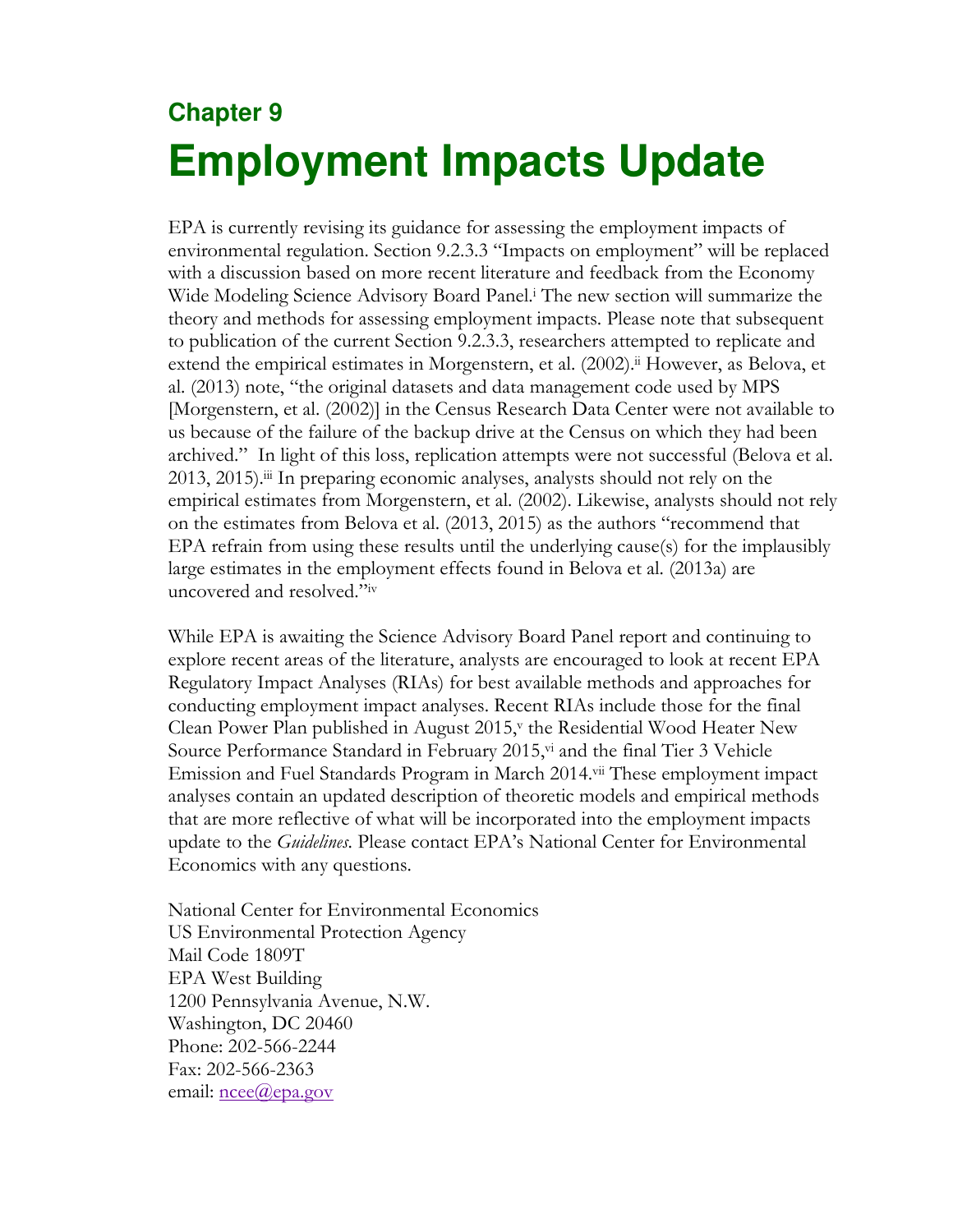i For more information please see

l

- http://yosemite.epa.gov/sab/sabproduct.nsf//LookupWebProjectsCurrentBOARD/07E67CF77B54734285257BB0004F 87ED?OpenDocument
- ii Morgenstern, R.D., W.A. Pizer, and J. Shih. 2002. Jobs Versus the Environment: An Industry Level Perspective. Journal of Environmental Economics and Management 43: 412-436.
- iii Belova, A., W.B. Gray, J. Linn, and R.D. Morgenstern. 2013. Environmental Regulation and Industry Employment: A Reassessment. Discussion Papers, U.S. Census Bureau, Center for Economic Studies 2K132B, 4600 Silver Hill Road, Washington, DC 20233.

Belova, A., W.B. Gray, J. Linn, R.D. Morgenstern, and W. Pizer. 2015. Estimating the Job Impacts of Environmental Regulation. Journal of Benefit-Cost Analysis, 6(2), pp 325 - 340.

- iv Quote is from Belova et al. (2015). Note that Belova et al. (2013a) in the quote is identical with Belova et al. (2013) cited above.
- v See Chapter 6 of the RIA (EPA–HQ–OAR–2013–0602 at https://www.epa.gov/cleanpowerplan/clean-power-plan-finalrule-regulatory-impact-analysis).
- vi See Chapter 5, Section 5.7 of the RIA (EPA-452/R-15-001 at https://www.epa.gov/sites/production/files/2015-02/documents/20150204-residential-wood-heaters-ria.pdf).
- vii See Chapter 9 of the RIA (EPA-420-R-14-005 at https://www3.epa.gov/otaq/documents/tier3/420r14005.pdf).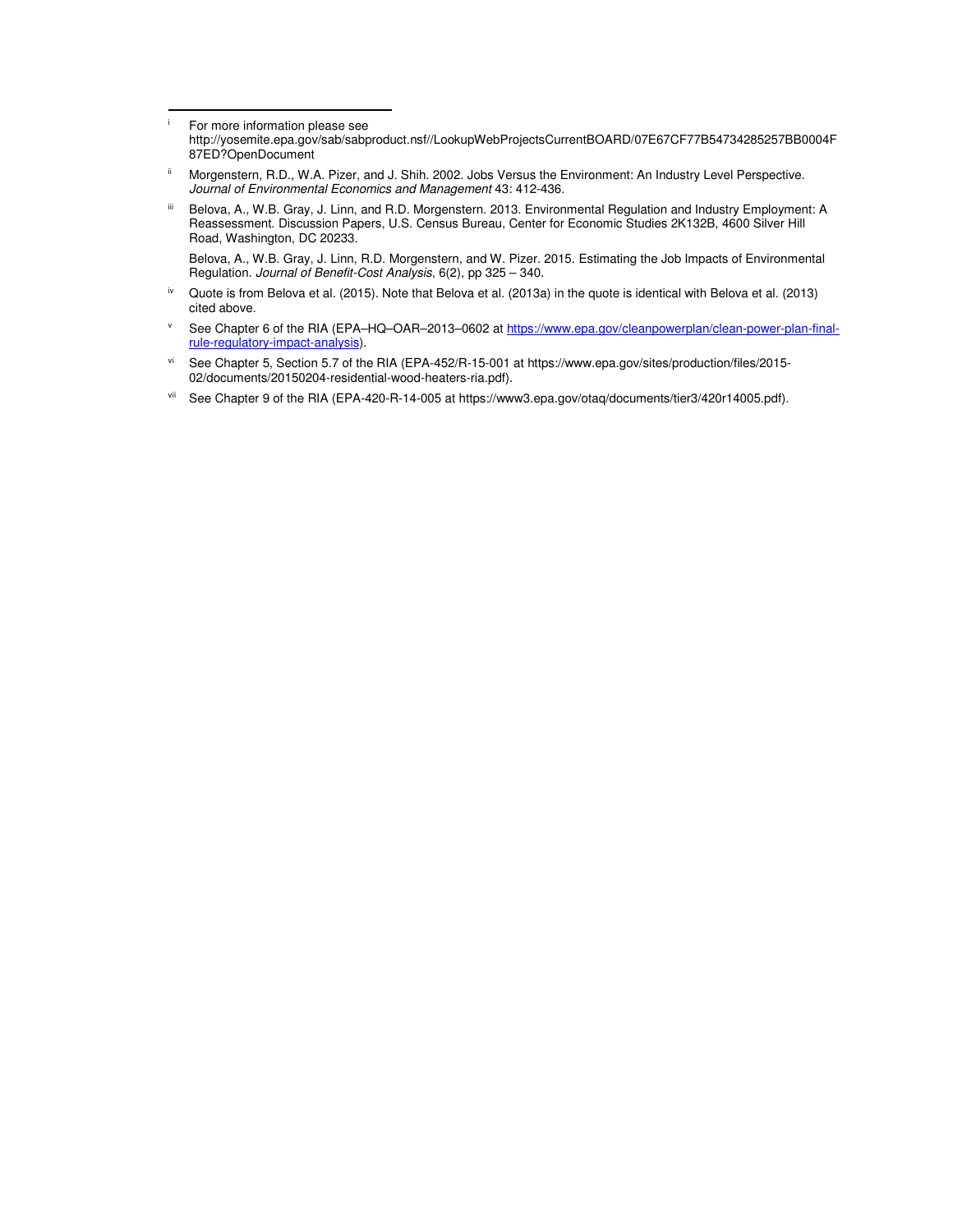# **Chapter 9 Economic Impact Analysis**

he detailed study of regulatory consequences allows policy makers to fully understand a regulation's impacts, and to make an informed decision on it appropriateness. Economic information is necessary for the evaluation of he detailed study of regulatory consequences allows policy makers to fully understand a regulation's impacts, and to make an informed decision on its appropriateness. Economic information is necessary for the evaluation of at least two types of consequences of a regulatory policy: the regulation's efficiency, and its distributional effects. In principle, both could be estimated estimated separately.

The distributional effects of environmental regulations can be examined through an economic impact analysis (EIA). A related analysis, called an equity assessment, addresses the distribution of impacts across individuals and households, with particular attention to economically or historically disadvantaged or vulnerable groups (e.g., low-income households, racial or ethnic minorities, and young children). Equity assessments are sometimes referred to as environmental justice (EJ) analyses and are the subject of Chapter 10.

An EIA identifies the specific entities that benefit from or are harmed by a policy, and then estimates the magnitude of their gains and losses including changes in profitability, employment, prices, government revenues or expenditures, and trade balances. These estimates are derived from a study of the economic changes that occur across broadly-defined economic sectors of society, including industry, government, and not-for-profit organizations, but may also include more narrowly defined sectors within these broad categories, such as the solid waste industry or even an individual solid waste company. EIAs can measure a broad variety of impacts, such as direct impacts on individual plants, whole firms, and industrial sectors, as well as indirect impacts on consumers and suppliers.

## **9.1 Statutes and Policies**

The following major statutes and EOs, all described in Chapter 2, directly address impact analyses: $<sup>1</sup>$ </sup>

- Regulatory Flexibility Act of 1980 (RFA), as amended by the Small Business Regulatory Enforcement Fairness Act of 1996 (SBREFA);
- •Unfunded Mandates Reform Act of 1995 (UMRA);
- EO 13132, "Federalism";
- EO 13175, "Consultation and Coordination with Indian Tribal Governments;" and
- EO 13211, "Actions Concerning Regulations That Significantly Affect Energy Supply, Distribution, or Use."

Together with OMB's *Circular A-4*, they raise important dimensions relevant for economic impact analyses as summarized in Table 9.1.

<sup>1</sup> EPA's Regulatory Management Division's Action Development Process (ADP) Library [\(http://intranet.epa.gov/adplibrary](http://intranet.epa.gov/adplibrary)) is a resource for those who wish to access relevant statutes, EOs, or Agency policy and guidance documents in their entirety.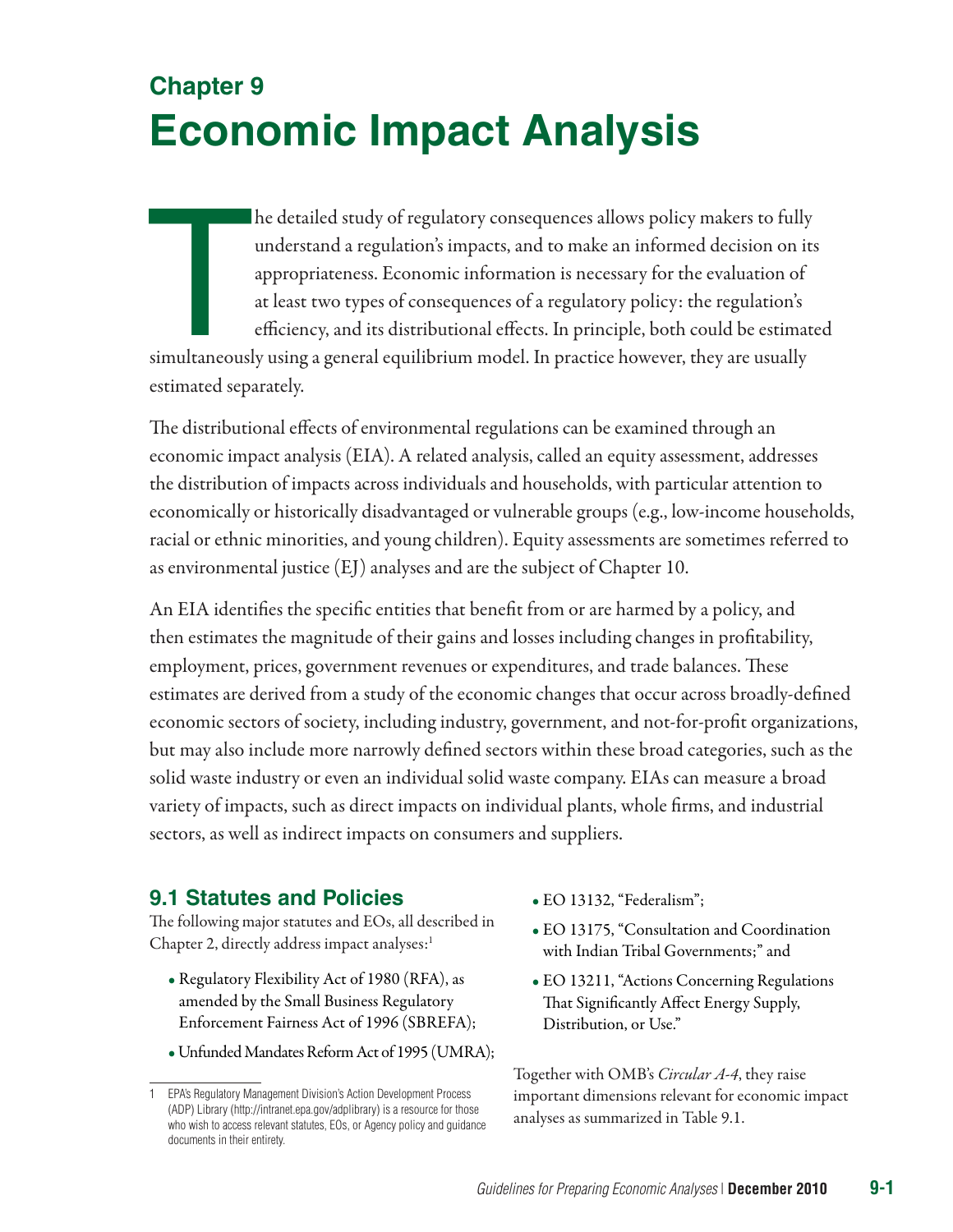| <b>Dimension</b> | Statute, Order, or<br><b>Directive</b> | <b>Entity</b>                                               | <b>Subpopulation</b>                                                                            |
|------------------|----------------------------------------|-------------------------------------------------------------|-------------------------------------------------------------------------------------------------|
| Sector           | UMRA; EO 13132; OMB<br>Circular A-4    | Industry or government                                      | Industries or state, local, or tribal<br>governments                                            |
| Entity size      | RFA; UMRA; OMB Circular<br>A-4         | Businesses, governments, or<br>not-for-profit organizations | Small businesses, small governmental<br>jurisdictions, or small not-for-profit<br>organizations |
| Time             | OMB Circular A-4                       | Individuals or households                                   | Current or future generations                                                                   |
| Geography        | OMB Circular A-4; UMRA                 | Region                                                      | Regions, states, counties, or<br>non-attainment areas                                           |
| Energy           | EO 13211                               | Entities that use, distribute, or<br>generate energy        | Energy sector                                                                                   |

**Table 9.1 - Potentially Relevant Dimensions to Economic Impact Analyses2**

The term "affected" is used throughout this chapter as a general term. Analysts should be aware that the authorizing statute for the rule, as well as other applicable statutes and administrative orders noted in this chapter, may make more specific use of this term. For example, the Regulatory Flexibility Act includes the clause "subject to the requirements of the rule" when quantifying economic impacts, meaning that the analysis considers only those entities that are directly regulated by the rule. On the other hand, provisions in the UMRA and EO 12866 address both direct and indirect impacts, and therefore define the affected population more broadly. Care should be taken to avoid double counting when estimating direct and indirect impacts.

## **9.2 Conducting an Economic Impact Analysis**

There are three important distinctions between BCA and EIA to keep in mind when conducting an EIA. 3 First, total social benefits and total social costs are not of primary importance in an EIA, as they are in a BCA. Rather, the main focus is on the components and distribution of the total social benefits and costs.

Second, transfers of economic welfare from one group to another are no longer assumed to cancel each other out, as they do in a BCA. Taxpayers, consumers, producers, governments, and the many sub-categories of these groups are all considered separately. While a BCA relies on estimates of the social benefits and costs of a regulation, an EIA focuses on the private benefits and costs associated with compliance responses. The EIA should use the same "starting point" as the BCA (i.e., same engineering or direct compliance costs, same benefit categories, etc.) for developing private benefit and cost estimates. In addition, some adjustments to these costs may be needed, as discussed below. For example, the tax status of a required piece of equipment is considered in private costs, but not in social costs.

Finally, there is a greater need for disaggregation in EIAs than in BCAs. Results may be presented for specific counties or other geographic units or types of entities, as appropriate, placing heavy demands on the modeling framework.

For any regulation, it is essential to ensure consistency between the EIA and the benefitcost analysis (BCA). If a BCA is conducted, the corresponding EIA must be conducted within the same set of analytical assumptions. To the extent possible, adjustments to these assumptions or to the overall modeling framework used for the BCA should only be made when absolutely necessary, and then should be noted clearly in the text of the analysis.

<sup>2</sup> Some environmental statutes may also identify subpopulations that merit additional consideration. This document is limited to those statutes with broad coverage.

<sup>3</sup> Traditionally, EIAs focus on the costs of a particular rule or regulation. However, it is also possible to focus on the distribution of benefits or to calculate the net benefits for particular entities.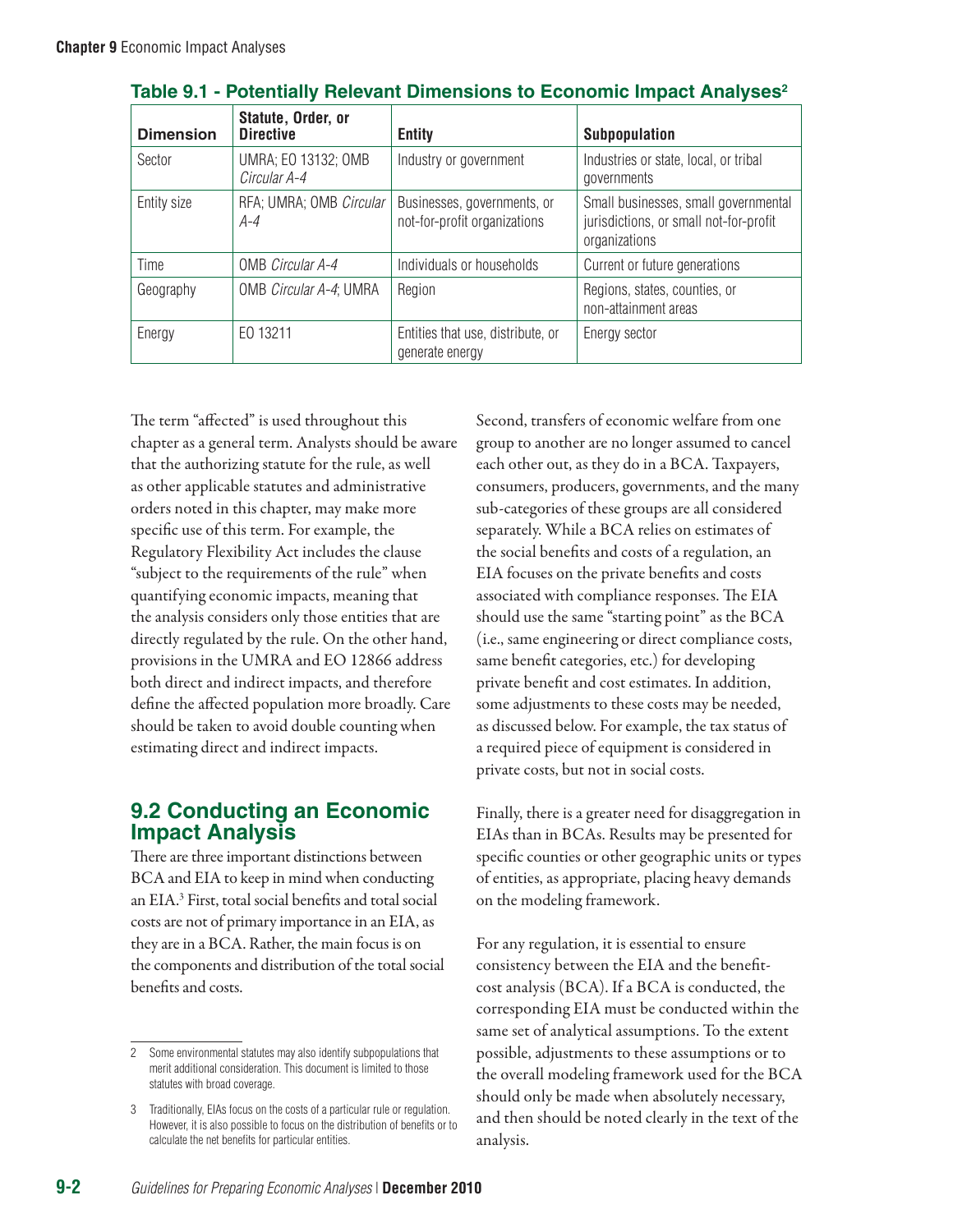## **9.2.1 Screening for Potentially Significant Impacts**

A comprehensive analysis of all aspects of all economic impacts associated with a rule can require significant time and resources, and its accuracy and thoroughness depend on the quality and quantity of available data. Thus, screening analyses are often employed to determine data availability, the severity of a rule's anticipated impacts, and the potential consequences of further analysis if undertaking it would require a delay in the regulatory schedule. A screening analysis can be thought of as a "mini-EIA" consisting of a rough examination of the data to identify sectors that may warrant further analysis.4 Screening is effective for identifying the magnitude of the overall level of impacts on the regulated industry, but may fail to identify potentially large impacts on a single sector, region, or facility.

There are no established definitions for what constitutes a large or a small impact. However, a screening analysis is a tiered approach that initially captures most of the possible impacts (i.e., allows for many false positives) followed by a more detailed analysis that can help eliminate unfounded impacts. In this way, the screening analysis will eventually balance the risk of identifying "false positives" and "false negatives."

## **9.2.2 Profile of Affected Entities**

Analysts should consider changes imposed by the rule in the regulated industry, as well as how related industries may be affected. Some industries may benefit from the regulation, while others may be subject to significant costs. If the regulation causes a firm to use different inputs or new technologies, then the producers of the new inputs will gain, while the producers of the old inputs will suffer. Developing a detailed industry profile will identify those industries that may be affected positively and negatively by the regulation.

### **9.2.2.1 Compiling an Industry Profile and Projected Baseline**

To determine the impacts of a particular regulation the analyst must understand the underlying structure of the affected industry and its various linkages throughout the economy.5 This includes an understanding of the condition of the industry in terms of its finances and structure in the absence of the rule —the baseline of the EIA. A rule may impose different requirements and costs on new versus existing entities. Such rules may affect industry competition, growth, and innovation by raising barriers to new entry or encouraging continued use of outdated technology. Thus, a substantial portion of an EIA involves characterizing the state of the affected firms and industries in the absence of the rule as a basis for evaluating economic impacts.

The following are important inputs to defining an industry profile:

- North American Industrial Classification System (NAICS) industry codes. NAICS has replaced the U.S. Standard Industrial Classification (SIC) system in the U.S. Department of Commerce (DOC) Economic Census and other official U.S. Government statistics. NAICS was developed to provide comparable statistics about business activity across North America. It identifies hundreds of new, emerging, and advanced technology industries and reorganizes existing industries into more meaningful sectors, particularly in the service sector.<sup>6</sup>
- Industry summary statistics. Summary statistics of total employment, revenue, number of establishments, number of firms, and size of firms are available from U.S. DOC Economic Census or the Small Business Administration.7

<sup>4</sup> The screening analysis discussed in this section is distinct from the screening analysis required to comply with the Regulatory Flexibility Act (as referred to in Section 9.3).

<sup>5</sup> Generally, analysts should initially assume a perfectly competitive market structure. One of the primary purposes of developing an industry profile is to confirm this assumption or discover evidence to the contrary.

<sup>6</sup> For more information see www.census.gov/epcd/www/naics.html, which includes a NAICS/SIC correspondence (accessed on January 21, 2011).

<sup>7</sup> See www.sba.gov/advocacy/849 for more information (accessed on January 21, 2011).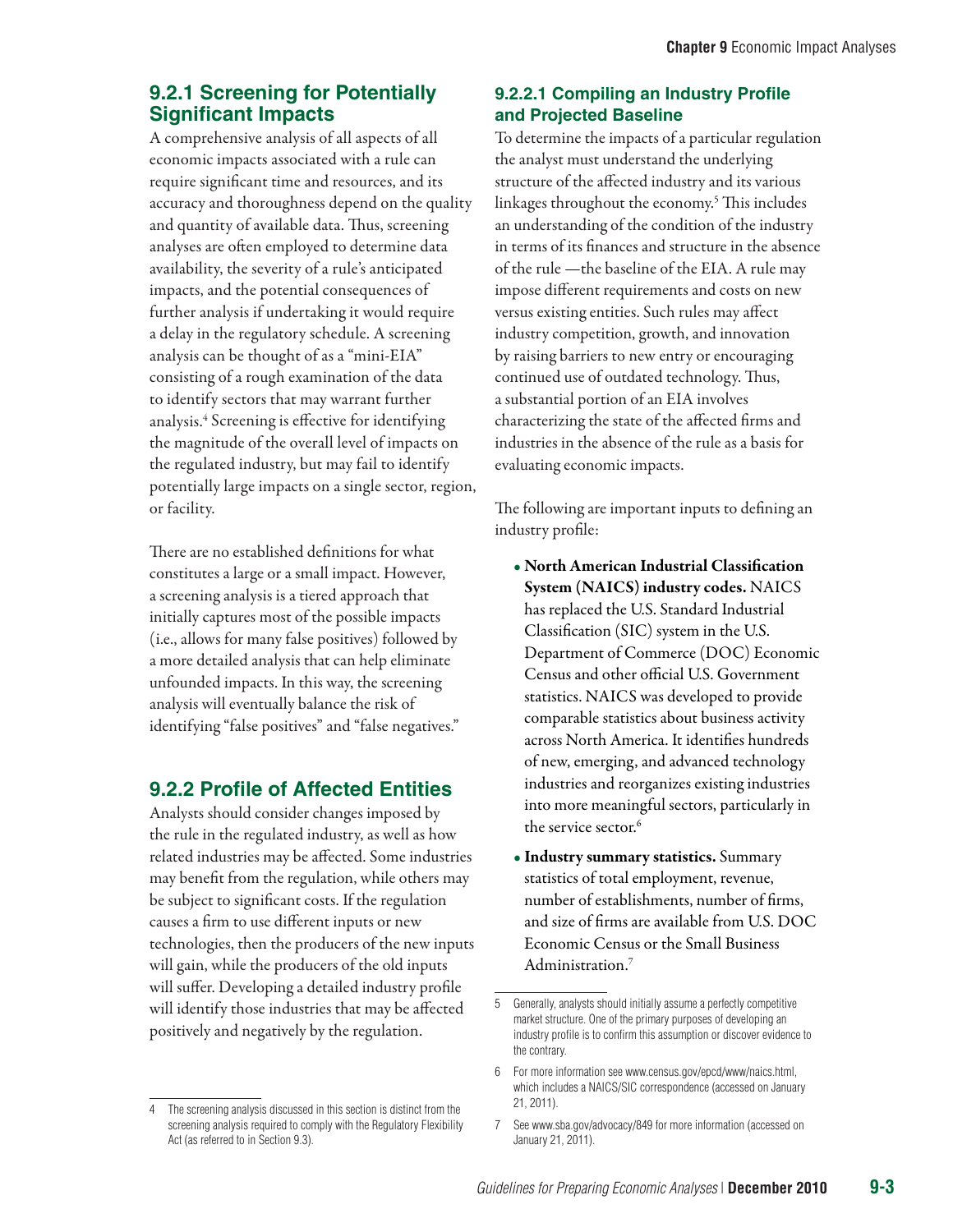- Baseline industry structure. Industry-level impacts depend on the competitive structure and organization of the industry and the industry's relationship to other economic entities. The number and size distribution of firms/facilities and the degree of vertical integration within the industry are important aspects of industry structure that affect the economic impact of regulations.
- Baseline industry growth and financial condition. Industries and firms that are relatively profitable in the baseline will be better able to absorb new compliance costs or take advantage of potential benefits without experiencing financial distress. Industries that are enjoying strong growth may be better able to recover increased costs through price increases than they would if there were no demand growth. Section 9.3.3.3 provides suggestions for using financial ratios to assess the significance of economic impacts on a firm's financial condition.
- Characteristics of supply and demand. Assessing the likelihood of changes in production and prices requires information on the characteristics of supply and demand in the affected industries. The relevant characteristics are reflected in price elasticities of supply and demand, which, if available, allow direct quantitative analysis of changes in prices and production. Often, reliable estimates of elasticities are not available and the analysis of industry-level adjustments must rely on simplifying assumptions and qualitative assessments. See Appendix A for a discussion of elasticities.

#### **9.2.2.2 Profile of Government Entities and Not-for-Profit Organizations**

Analysts should carefully consider whether a particular rule will directly affect government entities, not-for-profit organizations, or households. 8 For example, air pollution regulations that apply to power plants may affect government entities such as municipally-owned electric companies. Air regulations that apply to vehicles may affect municipal buses, police cars, and public works vehicles. Effluent guidelines for machinery repair activities may affect municipal garages. The profile of these affected entities should include a brief description of relevant factors or characteristics.

Relevant factors for *government entities* may include:

- Number of people living in the community;
- Property values;
- Household income levels (e.g, median, income range);
- Number of children;
- Number of elderly residents;
- Unemployment rate;
- Revenue amounts by source; and
- Credit or bond rating of the community.

If property taxes are the major revenue source, then the assessed value of property in the community and the percentage of this assessed value represented by residential versus commercial and industrial property should be determined. If a government entity serves multiple communities, such as a regional water or sewer authority, then relevant information should be collected for all the communities covered by the government entity. Socioeconomic factors influence demands on state or local government resources; for example a high proportion of children means more educational resources.

Data on community size, income, number of children and elderly, and unemployment levels are available from the U.S. Census Bureau. Data on property values, amount of revenue collected from each revenue source, and credit rating may be available from the community or state finance agencies. Most county websites provide information on property values. Private companies, such as Standard and Poor's (S&P), or Fitch's, provide community credit ratings.

<sup>8</sup> Government entities that may be affected include states, cities, counties, townships, water authorities, villages, Indian Tribes, special districts, and military bases. Not-for-profit entities that may be affected include not-for-profit hospitals, colleges, universities, and research institutions.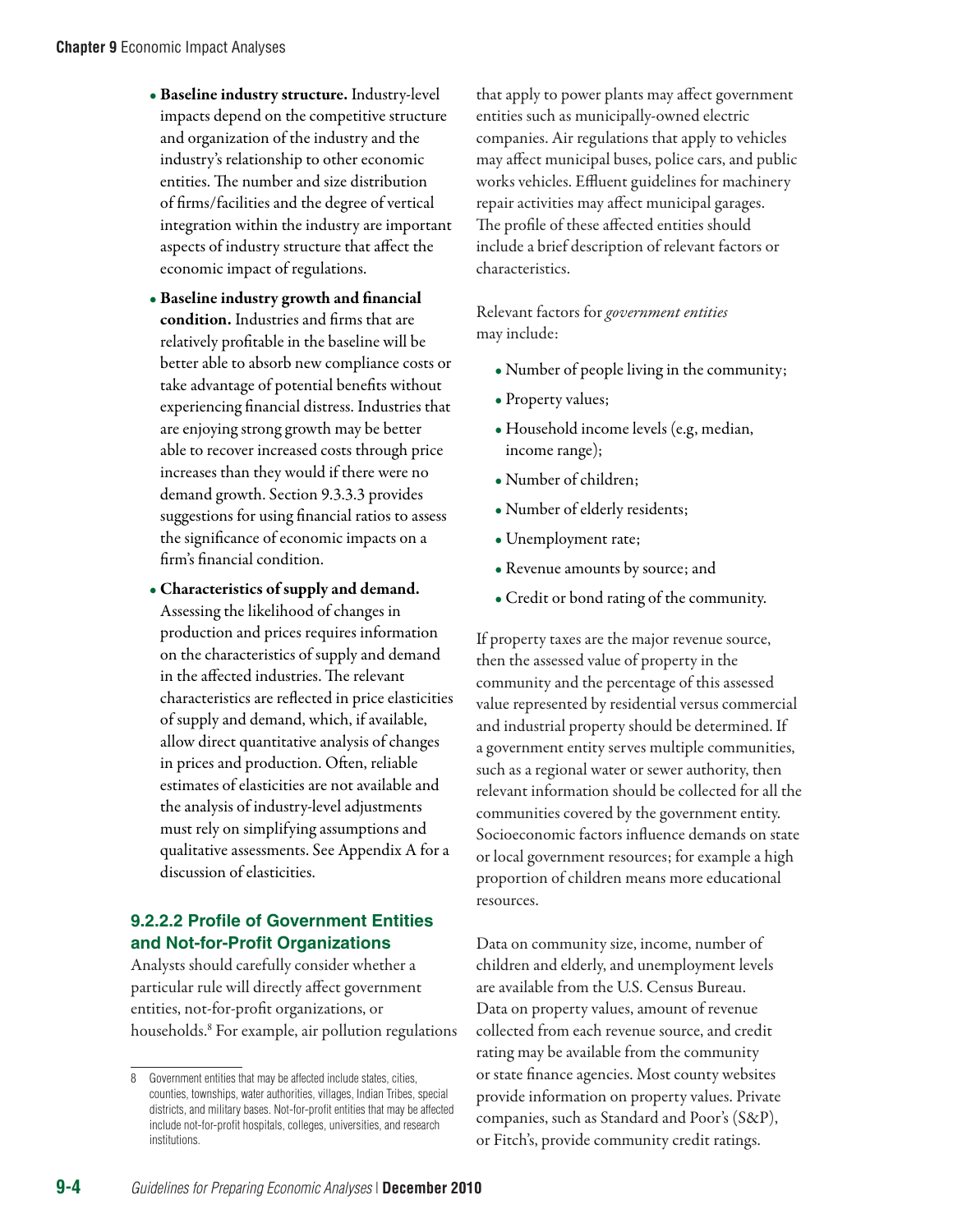Depending on the number of communities affected and the level of detail warranted, the analysis may rely on generally available aggregate data only. In other cases, a survey of affected communities may be necessary.9

Relevant characteristics of *not-for-profit entities* include:

- Entity size and size of community served;
- Goods or services provided;
- Operating costs; and
- Amount and sources of revenue.

If the entity is raising its revenues through user fees or charging a price for its goods or services (such as university tuition), then the income levels of its clientele are relevant. If the entity relies on contributions, then it would be helpful to know the financial and demographic characteristics of its contributors and beneficiaries. If it relies on government funding (such as Medicaid) then possible future changes in these programs should be identified.

#### **9.2.2.3 Profile of Small Entities**

Small entities include small businesses, small governments and small not-for-profit institutions. While these entities may require special considerations, as detailed below, the profiling of them should follow the same steps as discussed above.

#### **9.2.2.4 Data Sources for Profiles**

Profiles generally rely on information from the following sources: websites for affected communities, industry trade publications, and the U.S. Census Bureau.<sup>10</sup> Relevant literature can be useful in characterizing industry activities and markets as well as regulations that already affect the industry. Relevant literature can usually be efficiently identified through a computerized

search using on-line services such as Dialog, BRS/ Search Services, Dow Jones News/Retrieval, or EconLit. These on-line services contain more than 800 databases covering business, economic, and scientific topic areas. Table 9.2 describes some commonly used data sources for retrieving quantitative data.<sup>11</sup>

The industry profile may also identify situations where insufficient data are available from standard sources. This situation could potentially arise when the affected industry has many product lines or activities affected by the rule. In addition, for some rules it may be difficult to identify the appropriate NAICS industry for all the firms or facilities affected by the rule if the industry can be categorized in multiple ways. In these cases, and particularly if facility-level data are required to estimate economic impacts, a survey of affected facilities may be required to provide sufficient data for analysis.

#### **9.2.3 Detailing Impacts on Industry**

This section explains how to determine the impact on individual plants or businesses so as to identify whether a particular plant or industry is likely to bear a disproportionate portion of the costs or benefits of a regulation.

#### **9.2.3.1 Impacts on Prices**

Predicted impacts on prices form the basis for determining how compliance costs are distributed between the directly-affected firms, their customers, and other related parties in a typical market. At one extreme, regulated firms may not be able to raise prices at all, and would consequently bear the entire burden of the added costs in the form of reduced profits. Reduced profits may result from reduced earnings on continuing production, lost profits on products or services that are no longer produced, or some combination of the two.

<sup>9</sup> In cases where a survey is needed, care should be taken to comply with the requirements of the Paperwork Reduction Act (PRA) (44 U.S.C. 3501).

<sup>10</sup> Academic literature may or may not contain quantitative data.

<sup>11</sup> The Thomas Registry ([www.thomasnet.com](http://www.thomasnet.com)) is a source of qualitative information on manufacturing companies in the United States (accessed on January 21, 2011). In addition, Lavin (1992) provides sources of business information.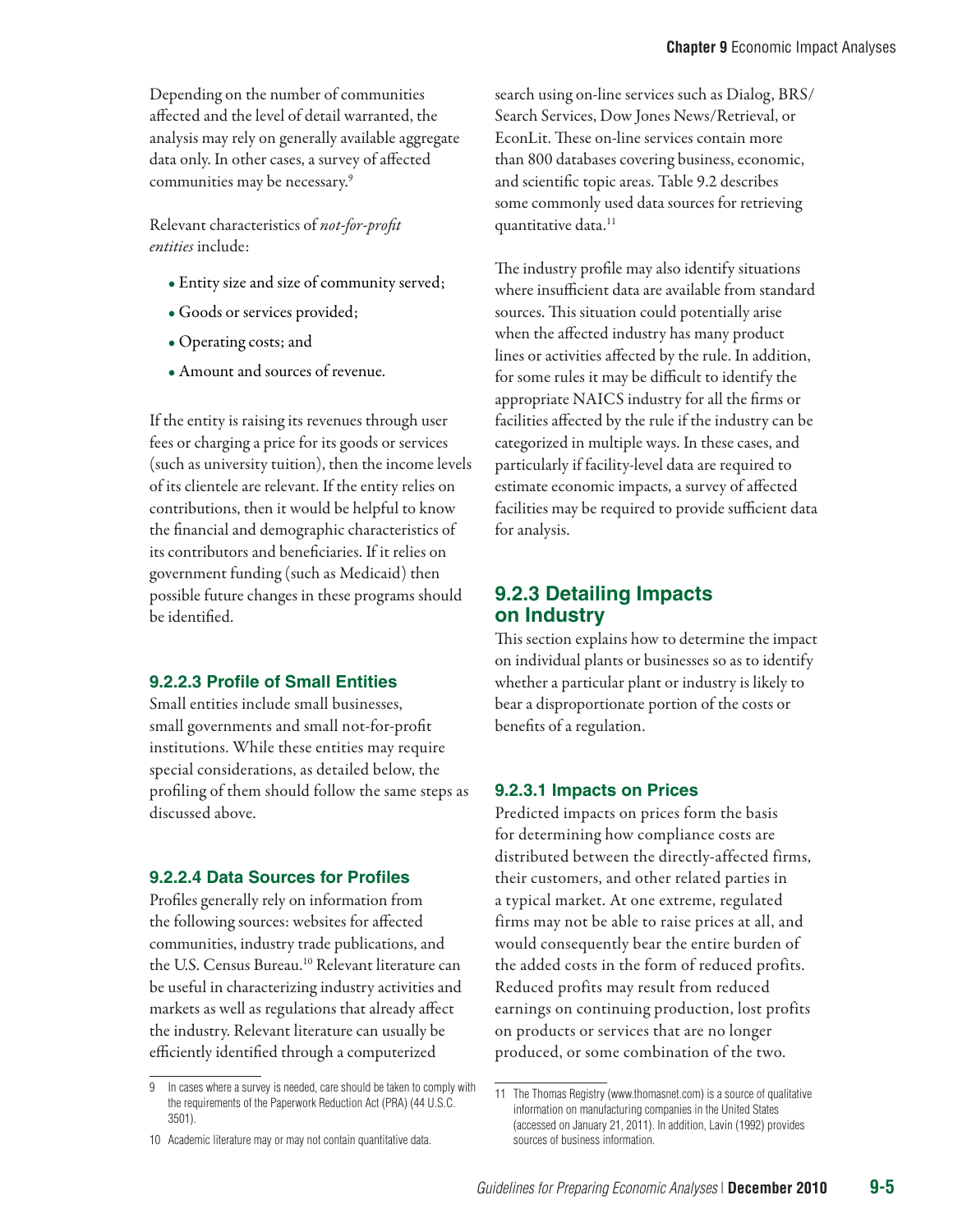## **Table 9.2 - Commonly Used Profile Sources for Quantitative Data**

| <b>Source</b>                                                                                                                                 | <b>Data</b>                                                                                                                                                                                                                                |  |
|-----------------------------------------------------------------------------------------------------------------------------------------------|--------------------------------------------------------------------------------------------------------------------------------------------------------------------------------------------------------------------------------------------|--|
| <b>Trade Publications and Associations</b>                                                                                                    | Market and technological trends, sales, location, regulatory<br>events, ownership changes                                                                                                                                                  |  |
| U.S. Department of Commerce, Economic Census<br>(www.census.gov)                                                                              | Sales, receipts, value of shipments, payroll, number of<br>employees, number of establishments, value added, cost<br>of materials, capital expenditures by sector, household and<br>community characteristics                              |  |
| U.S. Department of Commerce, U.S. Industry & Trade<br>Outlook<br>(http://www.ita.doc.gov/td/industry/OTEA/outlook/ or<br>http://outlook.gov/) | Description of industry, trends, international<br>competitiveness, regulatory events                                                                                                                                                       |  |
| U.S. Department of Commerce, Pollution Abatement Costs<br>and Expenditures Survey<br>(www.census.gov/mcd)                                     | Pollution abatement costs for manufacturing facilities by<br>industry, state, and region                                                                                                                                                   |  |
| U.S. Department of Commerce, Census of Governments<br>(www.census.gov/govs/index.html)                                                        | Revenue, expenditures debt, employment, payroll, assets<br>for counties, cities, townships, school districts                                                                                                                               |  |
| United Nations, International Trade Statistics Yearbook                                                                                       | Foreign trade volumes for selected commodities, major<br>trading partners                                                                                                                                                                  |  |
| Risk Management Association, Annual Statement Studies<br>(www.rmahg.org/ann_studies/asstudies.html)                                           | Income statement and balance sheet summaries,<br>profitability, debt burden and other financial ratios, all<br>expressed in quartiles and available for recent years (based<br>on loan applicants only)                                    |  |
| Dun & Bradstreet Information Services<br>(www.dnb.com/us/)                                                                                    | Type of establishment, NAICS code, address, facility and<br>parent firm revenues and employment                                                                                                                                            |  |
| Standard & Poors<br>(www.standardandpoors.com)                                                                                                | Publicly-held firms, prices, dividends, and earnings,<br>line-of-business and geographic segment information,<br>S&P ratings, quarterly history (10 years), income<br>statement, ratio, cash flow and balance sheet analyses and<br>trends |  |
| Securities and Exchange Commission Filings and Forms<br>(EDGAR System Database)<br>(www.sec.gov/edgar.shtml)                                  | Income statement and balance sheet, working capital, cost<br>of capital, employment, outlook, regulatory history, foreign<br>competition, lines of business, ownership and subsidiaries,<br>mergers and acquisitions                       |  |
| Value Line Industry Reports                                                                                                                   | Industry overviews, company descriptions and outlook,<br>performance measures                                                                                                                                                              |  |

Suppliers to the directly-affected firms might bear part of the burden in lost earnings if the regulation results in a decline in demand for particular products.12 At the other extreme, firms may be able to raise prices enough to recover costs fully. In this case, there is no impact on the profitability of the directlyaffected firms but their customers bear the burden of increased prices. Assuming perfect competition, the amount of price pass-through depends on the relative elasticity of supply and demand. Another economic impact to consider is the potential backward shifting of regulatory costs (e.g., lowering wages of workers).

In general, the likelihood that price increases will occur can be evaluated by considering whether competitive conditions allow the affected facilities to pass their costs on to consumers.

<sup>12</sup> For example, regulations limiting  $\text{SO}_2$  emissions may result in reduced demand for high-sulfur coal, which results in a fall in the price of such coal and lost profits for its producers. While there is no clear rule for how far down the chain of effects one needs to consider, it is important to address effects that are likely to be substantial.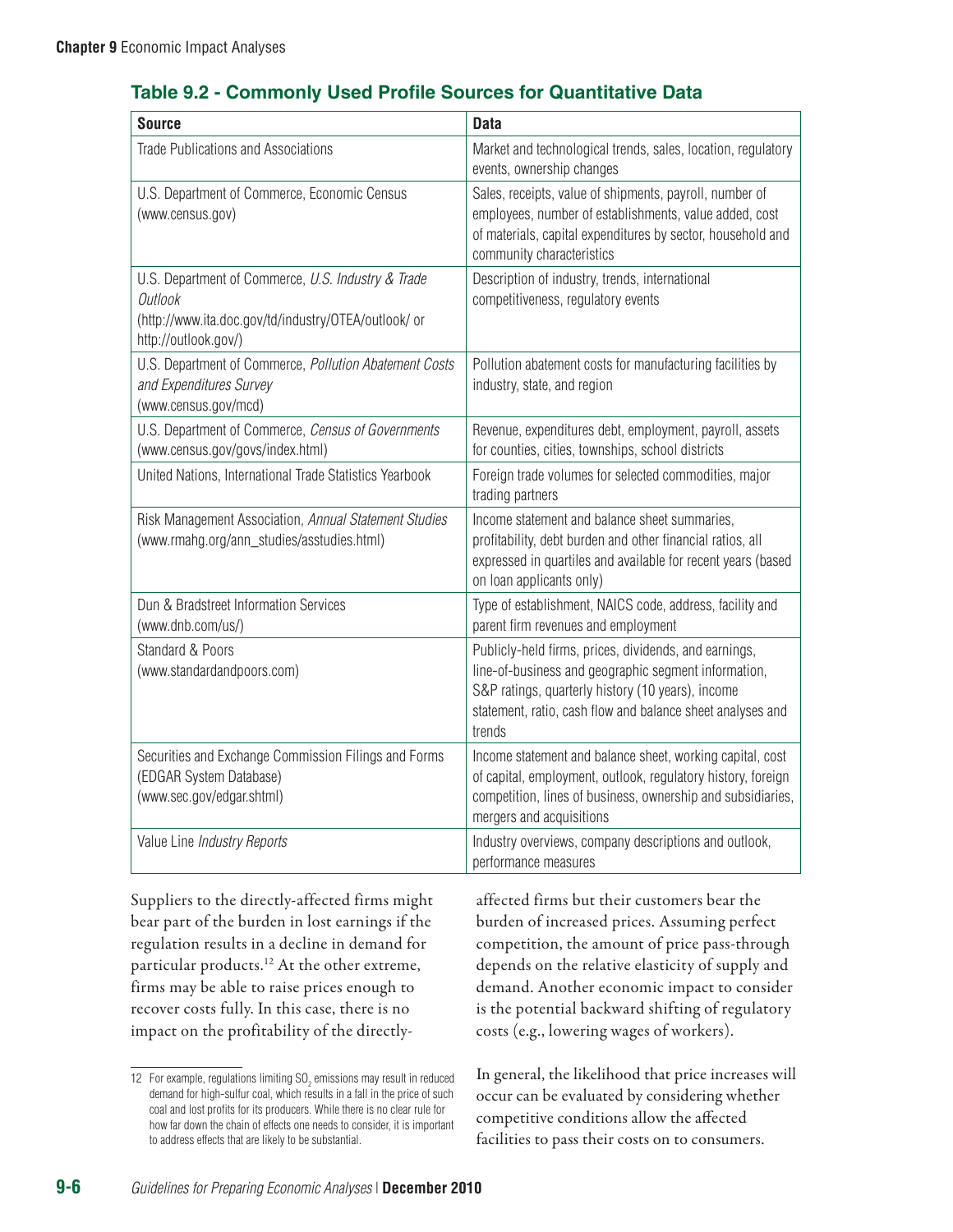The methods used to conduct the analysis of the directly-affected markets depend on the availability of appropriate estimates of supply and demand elasticities.13 As noted above, in cases where reliable estimates of elasticities are not available, the analyst must rely on a more basic investigation of the characteristics of supply and demand in the affected market to reach a conclusion about the likelihood of full or partial pass-through of costs via price increases. An examination of the number of firms, quantity of a product produced, and industry size will provide basic information about supply and demand. If an industry is highly concentrated with few producers then firms may be able to easily pass costs on to households and a 100 percent passthrough assumption may be justifiable. Of course, an industry with many producers would mean the opposite assumption.

#### **9.2.3.2 Impacts on Production**

Abatement costs tend to be only a small fraction of total manufacturing revenues. As such, even small changes in wage rates, materials costs, or capital costs are likely to have a much larger effect on manufacturing industries than any changes in environmental regulation. The U.S. Census Bureau collects data on pollution abatement capital expenditures and operating costs incurred to comply with local, state, and federal regulations and on voluntary or market-driven pollution abatement activities.<sup>14</sup> According to the 2005 PACE Survey, the U.S. manufacturing sector spent approximately \$20.7 billion dollars on pollution abatement operating costs. This figure represents less than 1 percent of the sector's total revenue, which is similar to the historical average. Moreover, every manufacturing industry, including the most highly regulated ones, spend less than 1.2 percent of their revenues on pollution abatement. Figure 9.1 presents data for the five industries with the highest pollution abatement operating costs (PAOC) as a percent of total revenues.

#### **Figure 9.1 - Pollution Abatement Costs as a Percentage of Total Revenues for Industries with Highest Pollution Abatement Costs in 2005**



#### **Figure 9.2 - Pollution Abatement Costs are a very Small Percentage of Total Manufacturing Costs**



Considering the historical data, it is unlikely that the typical pollution control regulation will sufficiently increase the cost of doing business so as to make a meaningful part of production unprofitable, or will significantly reduce the quantity of output demanded as producers raise their prices to maintain profitability. Figure 9.2 shows the relative magnitude of each cost category for the manufacturing sector. Based on these relative magnitudes, reducing abatement costs by 10 percent will only reduce the total costs faced by industry by less than 1 tenth of 1 percent. Conversely, lowering material costs by 10 percent will reduce total costs by just over 5 percent as

<sup>13</sup> See Appendix A for a more complete discussion of elasticity.

<sup>14</sup> More detail on the PACE Survey is available at [http://yosemite.epa.gov/](http://yosemite.epa.gov/ee/epa/eed.nsf/pages/pace2005.html) [ee/epa/eed.nsf/pages/pace2005.html](http://yosemite.epa.gov/ee/epa/eed.nsf/pages/pace2005.html) (accessed March 13, 2011).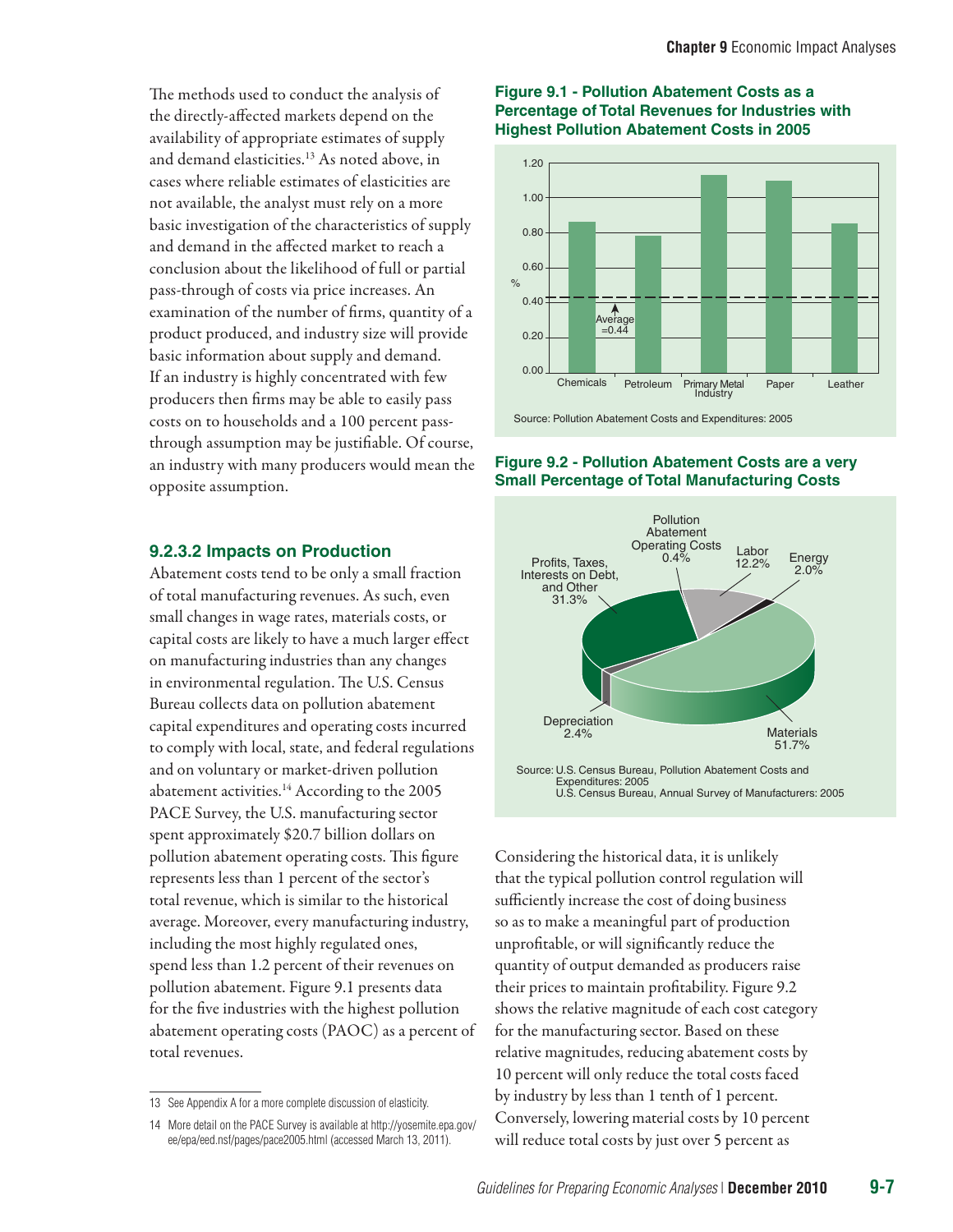material costs were roughly 50 percent of revenues in 2005. Exceptions may be regulations banning the sale or manufacture of a specific product (e.g., a chemical ban) or when a production process is made obsolete. In these situations, the analyst should assess whether the existing plants have other profitable uses.

#### **9.2.3.3 Impacts on employment**

The chapters on benefits (Chapter 7) and costs (Chapter 8) point out that regulatory-induced employment impacts are not, in general, relevant for a BCA. For most situations, employment impacts should not be included in the formal BCA.15 However, if desired the analyst can assess the employment impacts of a regulation as part of an EIA. If this task is undertaken, the analyst needs to quantify all of the employment impacts, positive and negative, to present a complete picture of the effects. This section identifies pitfalls often encountered when performing an EIA and discusses the preferred approaches for conducting one.

Many analyses only present the employment effect on the regulated industry as a result of higher regulatory compliance costs. In doing so, these analyses make simplifying assumptions that employment in a given industry is proportional to output, i.e., if production goes down by 1 percent, employment goes down by 1 percent. These limited assessments on employment impacts from regulation examine how higher manufacturing costs lead to fewer sales and therefore lower employment in that sector. However, empirical and theoretical modeling suggests that these simplified relationships are faulty and should not be used.

In fact, it is not even clear that employment in the regulated industry goes down as a result of environmental regulation. Morgenstern et al. (2002) decompose the labor consequences in an industry facing increased abatement costs. They identify three separate components:

- Demand effect: Higher production costs raise market prices. Higher prices reduce consumption (and production) reducing demand for labor within the regulated industry;
- Cost effect: As production costs increase, plants use more of all inputs including labor to produce the same level of output. For example, pollution abatement activities require additional labor services to produce the same level of output; and
- Factor-shift effect: Post-regulation production technologies may be more or less labor intensive (i.e., more/less labor is required per dollar of output).

Morgenstern et al. empirically estimate this model for four highly polluting/regulated industries to examine the effect of higher abatement costs from regulation on employment. They conclude that increased abatement expenditures generally do not cause a significant change in employment. Specifically, their results show that, on average across the industries they consider, each additional \$1 million of spending on pollution abatement results in a (*statistically insignificant*) net increase of 1.5 jobs. However, they find that for two of their four industries (pulp and paper, and steel) additional abatement spending leads to a *statistically significant*, yet quite small, net increase in jobs due to the substitution of labor for other inputs and relatively inelastic estimated demand for their output.<sup>16</sup>

Finally, one effect that Morgenstern et al. do not consider is the effect regulation has on employment in industries that make substitute products, often cleaner products. Demand for these products increases as consumers respond to changes in costs. For example, more expensive virgin paper will cause a shift to more recycled paper. The recycled paper industry will employ more workers as sales increase. Similarly, employment in industries that are complements

<sup>15</sup> Appendix C discusses long-term, structural employment changes brought on by land clean up and reuse or other policies that may have a benefit component to them.

<sup>16</sup> These results are similar to Berman and Bui (2001) who find that while sharply increased air quality regulation in Los Angeles to reduce NOx emissions resulted in large abatement costs they did not result in substantially reduced employment.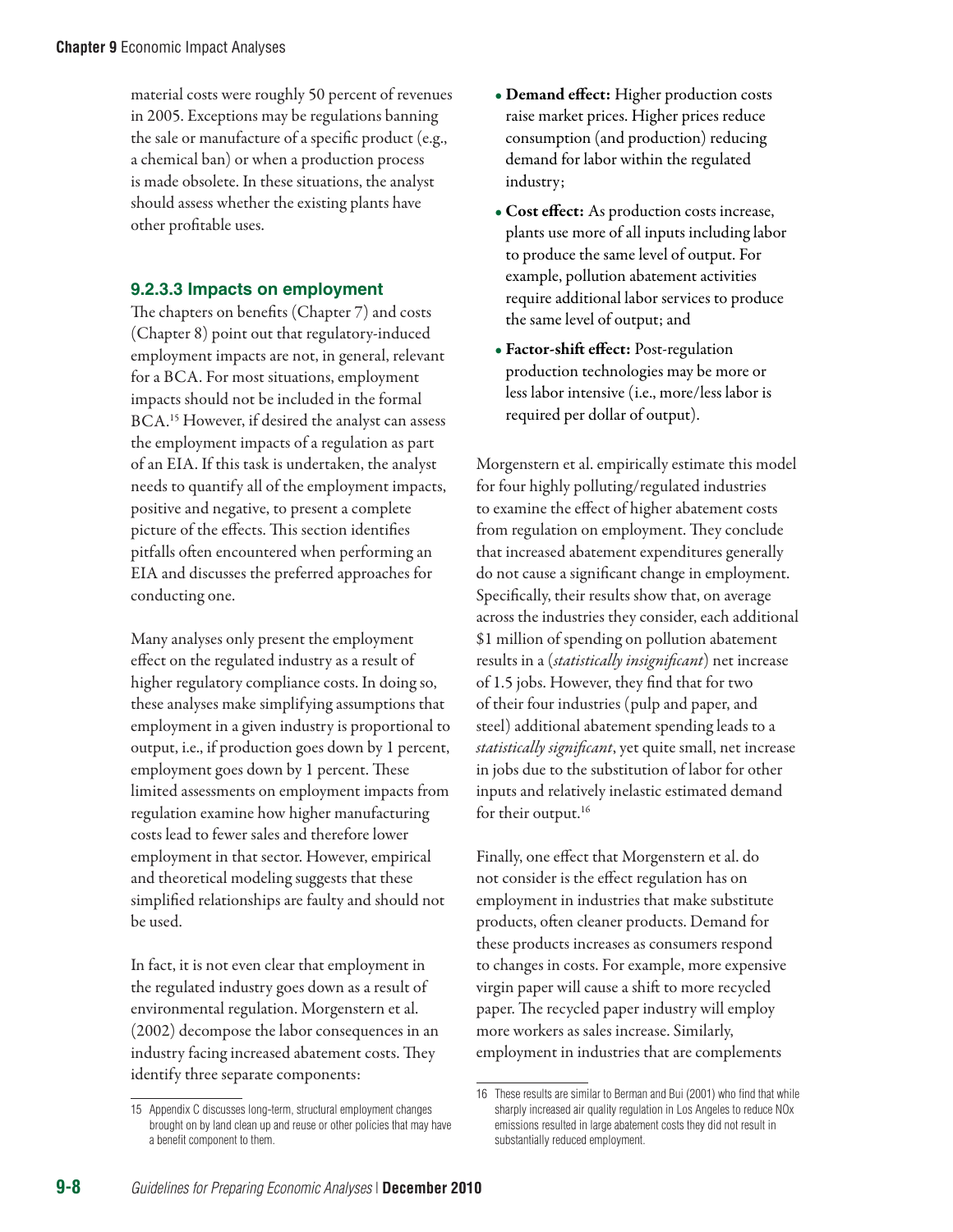may decrease. The analyst should also take these effects into consideration when analyzing the effect of regulations on employment.

In addition to the changes in the regulated industry as modeled by Morgenstern et al., the analyst should assess the increased employment in the environmental protection industry. The engineering analysis may provide some data on the labor required to design, build, install (and in some cases operate) the pollution control equipment. For example, a recent study by Industrial Economics Inc. shows that a \$19 million order for a new scrubber will immediately fund 77 to 91 new jobs for a year constructing and installing the new equipment. It will also create 16 permanent jobs to operate the new equipment (Price et al. 2010).

#### **9.2.3.4 Impacts on Profitability and Plant Closures**

In other cases, analysts may assess the impacts of rules on the profitability of specific firms or industry segments and identify potential plant closures based on a financial analysis. If partial or full plant closures are projected, then it is important to consider whether the production lost at the affected facilities will be shifted to other existing plants or to new sources, or simply vanish. If excess industry capacity exists in the baseline and facilities are able to operate profitably while complying with the rule, then these facilities may expand production to meet the demand created by the loss of plants that are no longer able to operate profitably. Some surviving plants could experience increases in production, capacity utilization, and profits even though they are subjected to regulatory requirements, if their competitors face even greater cost increases.

#### **9.2.3.5 Impacts on Related Industries**

The economic and financial impacts of regulatory actions spread to industries and communities that are linked to the regulated industries and to the pollution abatement industries, resulting in indirect business impacts. To build scrubbers, the environmental protection industry will order more steel. If a plant produces less, it will order fewer raw materials. These indirect impacts may include employment and income gains and losses.

Although in principle every economic entity can be thought of as having a connection with every other entity, practical considerations usually require an analysis of indirect impacts for a manageable subset of economic entities that are most strongly linked to the regulated entity. In addition to considering major customers and specialized suppliers of the affected industry, it is important to consider less obvious but potentially significant links, such as basic suppliers like electricity generators.

For these reasons, the analysis of linkages should use a framework that thoroughly measures indirect as well as direct linkages. Whatever the approach, the goal of the analysis is to measure how employment, competitiveness, and income are likely to change for related entities and households given a certain amount of employment, competitiveness, and income in a regulated market.

#### **9.2.3.6 Impacts on Economic Growth and Technical Inefficiency**

While regulatory interventions can theoretically lead to macroeconomic impacts, such as growth and technical efficiency, such impacts may be impossible to observe or predict. In some cases, however, it may be feasible to use macroeconomic models to evaluate the regulatory impact on GDP, factor payments, inflation, and aggregate employment. For regulations that are expected to have significant impacts in a particular region, use of regional models, either general equilibrium or other regionally-based models, may be valuable.17

Typically in regulatory impact analyses some macroeconomic regulatory effects go unquantified due to analytic constraints. For example, price changes induced by a regulation can lead to technical inefficiency because firms are not choosing the production techniques that minimize

<sup>17</sup> Chapter 8 discusses the use of regional modeling.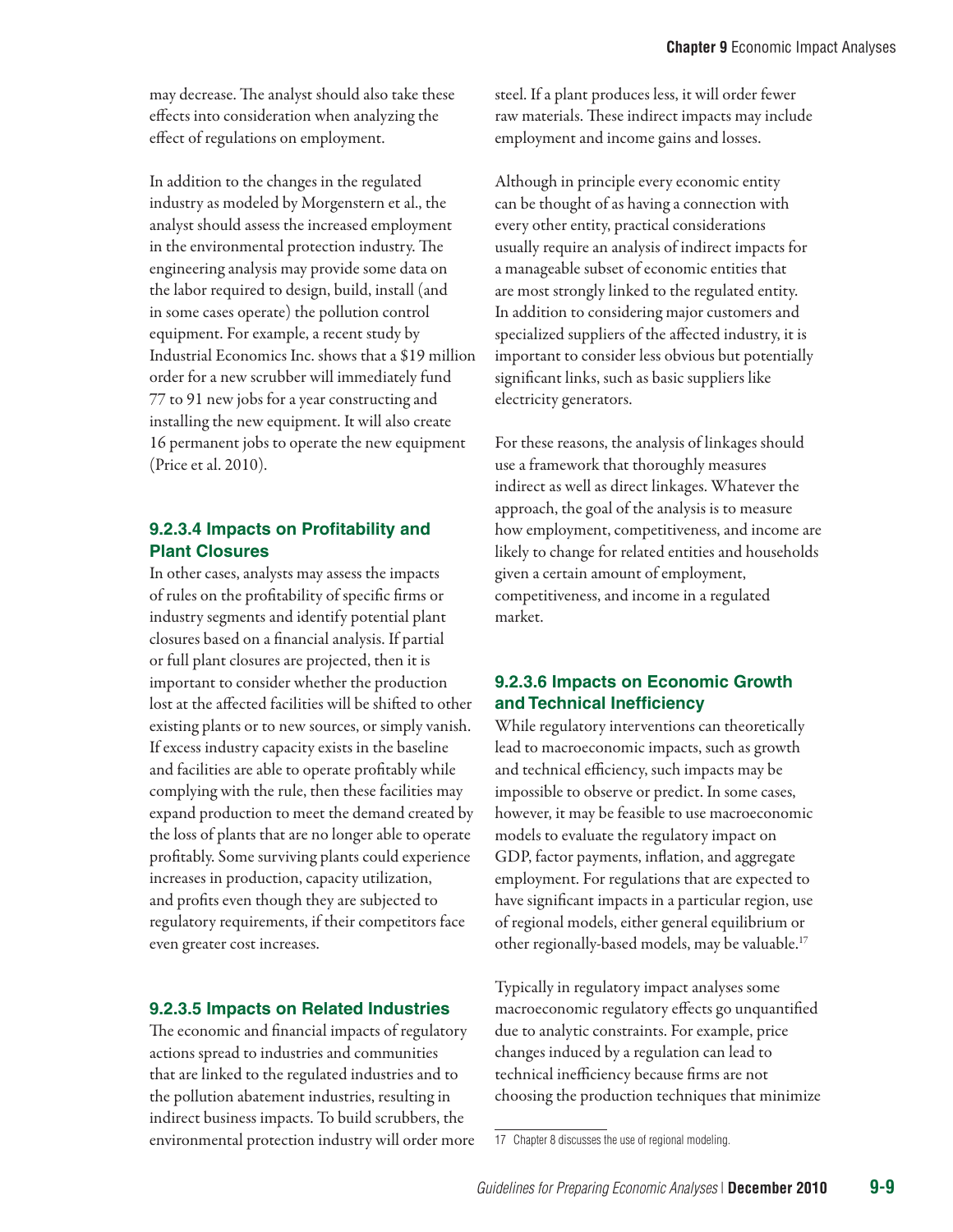the use of labor and other resources in the long run. However, measuring these effects can be difficult due to data or other analytical limitations.

#### **9.2.3.7 Impacts on Industry Competitiveness**

Regulatory actions that substantially change the structure or conduct of firms can produce indirect impacts by changing the competitiveness of the regulated industry, as well as that of linked industries.18 An analysis of impacts on competitiveness begins by examining barriers to entry and market concentration, and by answering the following two key questions:

- Does the regulation erect entry barriers that might reduce innovation by impeding new entrants into the market? High sunk costs associated with capital costs of compliance or compliance determination and familiarization would be an entry barrier attributable to the regulation. Sunk costs are fixed costs that cannot be recovered in liquidation; they can be calculated by subtracting the liquidation value of assets from the acquisition cost of assets facing a new entrant, on an after-tax basis.19 Lack of access to debt or equity markets to finance fixed costs of entering the market can also present entry barriers, even if none of the fixed costs are sunk costs. However, if financing is available and fixed costs are recoverable in liquidation, the magnitude of fixed costs alone may not be sufficient to be a barrier to entry.
- Does the regulation tend to create or enhance market power and reduce the economic efficiency of the market? Important measures of competitiveness of an industry are degrees of horizontal and vertical integration (i.e., concentration) between both buyers and sellers in the baseline compared to post-compliance. If an industry becomes more concentrated as a result of the regulation then there are fewer firms within the industry. In this case, market power will be concentrated in the hands of a few entities,

which may result in a less efficient market than before the regulation. Closely related to concentration, product differentiation may occasionally either increase or decrease due to a regulatory action. A regulation may result in less product differentiation due to restrictions on production. This could mean that market power is more concentrated among the firms that manufacture the product.

#### **9.2.3.8 Impacts on Energy Supply, Distribution, or Use**

EO 13211 requires agencies to prepare a Statement of Energy for "significant energy actions," which are defined as significant regulatory actions (under EO 12866) that also are "likely to have a significant adverse effect on the supply, distribution, or use of energy."<sup>20</sup> These significant adverse effects are defined as:

- Reductions in crude oil supply in excess of 10,000 barrels per day;
- Reductions in fuel production in excess of 4,000 barrels per day;
- Reductions in coal production in excess of 5 million tons per year;
- Reductions in natural gas production in excess of 25 million mcf per year;
- Reductions in electricity production in excess of 1 billion kilowatt-hours per year or in excess of 500 megawatts of installed capacity;
- Increases in energy use required by the regulatory action that exceed any of the thresholds above;
- Increases in the cost of energy production in excess of 1 percent;
- Increases in the cost of energy distribution in excess of 1 percent; or
- Other similarly adverse outcomes.

For actions that may be significant under EO 12866, particularly for those that impose requirements on the energy sector, analysts must be prepared to examine the energy effects listed above.

<sup>18</sup> See Jaffe et al. (1995) for an overview.

<sup>19</sup> Sunk costs are sometimes referred to as exit barriers.

<sup>20</sup> See Section 2.1.6 for EPA and OMB's guidance on EO 13211.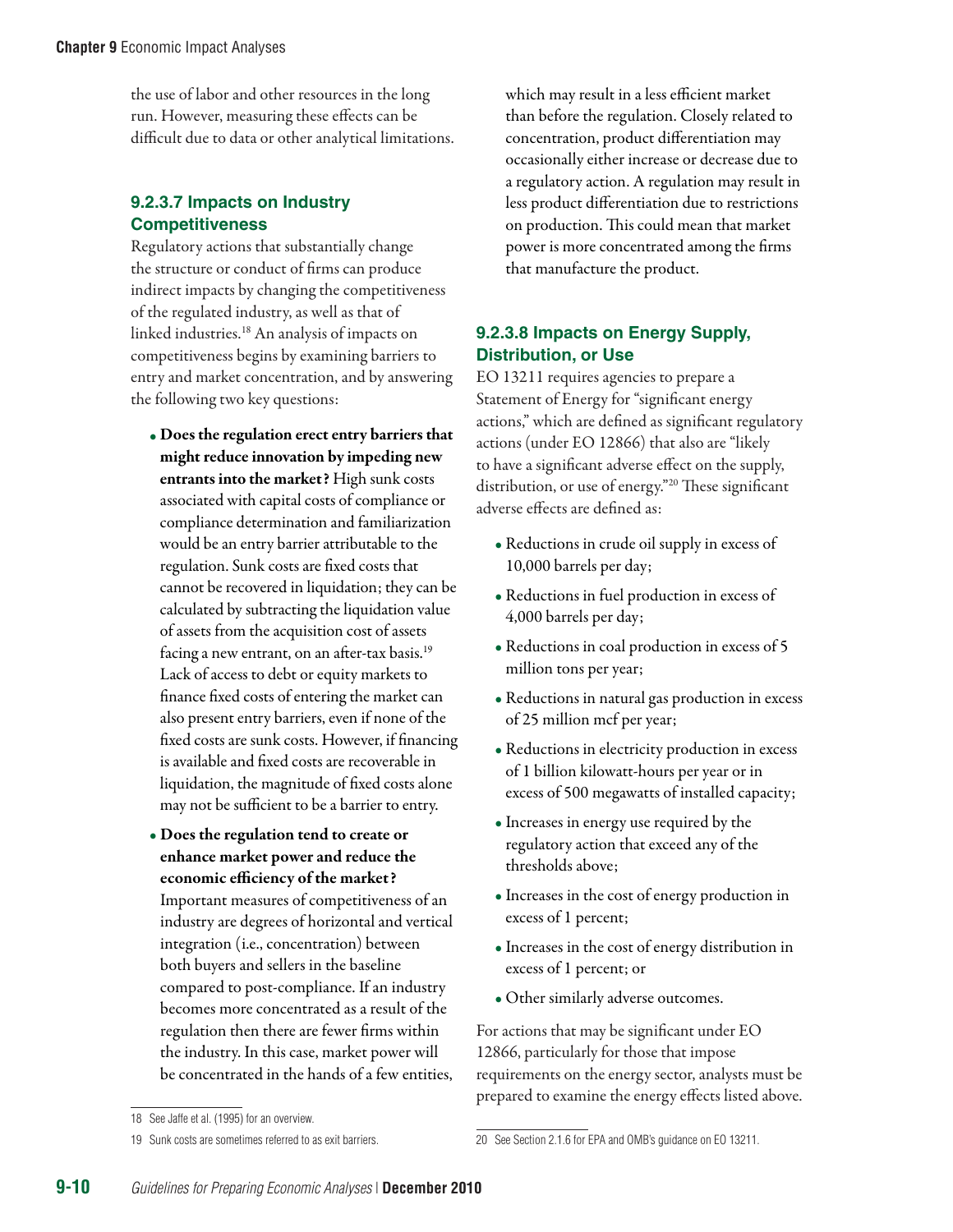## **9.2.4 Detailing Impacts on Governments and Not-for-Profit Organizations**

Section 9.3.5 discusses how to measure the impact of regulations and requirements on private entities, such as firms and manufacturing facilities. When dealing with private entities, an important focus is on measures that assess changes in profits (or proxy measures of profit). This section describes impact measures for situations where profits and profitability are not the focus of the analysis. Rather, the ultimate measure of impacts is the ability of the organization or its residents to pay for the requirements. Many of the same questions apply:

- Which entities are affected and what are their characteristics?
- To what extent does the regulation increase operating costs?
- To what extent does the regulation impact operating procedures?
- Does the regulation change the amount and/ or quality of the goods and services provided?
- Can the entity raise the necessary capital to comply with the regulation?
- Does the regulation change the entity's ability to raise capital for other projects?

EPA regulations can affect governments and notfor-profit organizations in at least three significant ways. First, a regulation may directly impose requirements on the entity, such as imposing water pollution requirements for publicly-owned wastewater treatment works, or initiating air pollution restrictions that affect municipal bus systems or power plants. Second, a regulation may impose implementation and enforcement costs on government agencies. Finally, a regulation may impose indirect costs. For example increased unemployment due to reduced production (or even plant closure) could result in less tax revenues in a community.

### **9.2.4.1 Direct Impacts on Government and Not-for-Profit Entities**

Direct impact measures can fall into two categories:

- Those that measure the impact itself in terms of the relative size of the costs and the burden it places on residents; and
- Those that measure the economic and financial conditions of the entity that affect its ability to pay for the requirements.

For each category, there are several types of measures that can be used either as alternatives or jointly to illuminate aspects of the direct impacts.

#### *Measuring the relative cost and burden of the regulations*

There are three commonly used approaches to measuring the direct burden of a rule; all involve calculating the annualized costs of complying with the regulation. For government entities the three approaches are:

- Annualized compliance costs as a percentage of annual costs for the affected service. This measure defines the impact as narrowly as possible and measures impacts according to the increase in costs to the entity. In practice, EPA has often defined compliance costs that are less than 1 percent of the current annual costs of the activity as placing a small burden on the entity.
- Annualized compliance costs as a percentage of annual revenues of the governmental unit. The second measure corresponds to the commonly used privatesector measure of annualized compliance costs as a percentage of sales. Referred to as the "Revenue Test," it is one of the measures suggested in the RFA Guidance (U.S. EPA 2006b).
- Per household (or per capita) annualized compliance costs as a percentage of median household (or per capita) income. The third measure compares the annualized costs to the ability of residents to pay for the cost increase. The ability of residents to pay for the costs affects government entities because fees and taxes on residents fund these entities. To the extent that residents can (or cannot) pay for the cost increases, government entities will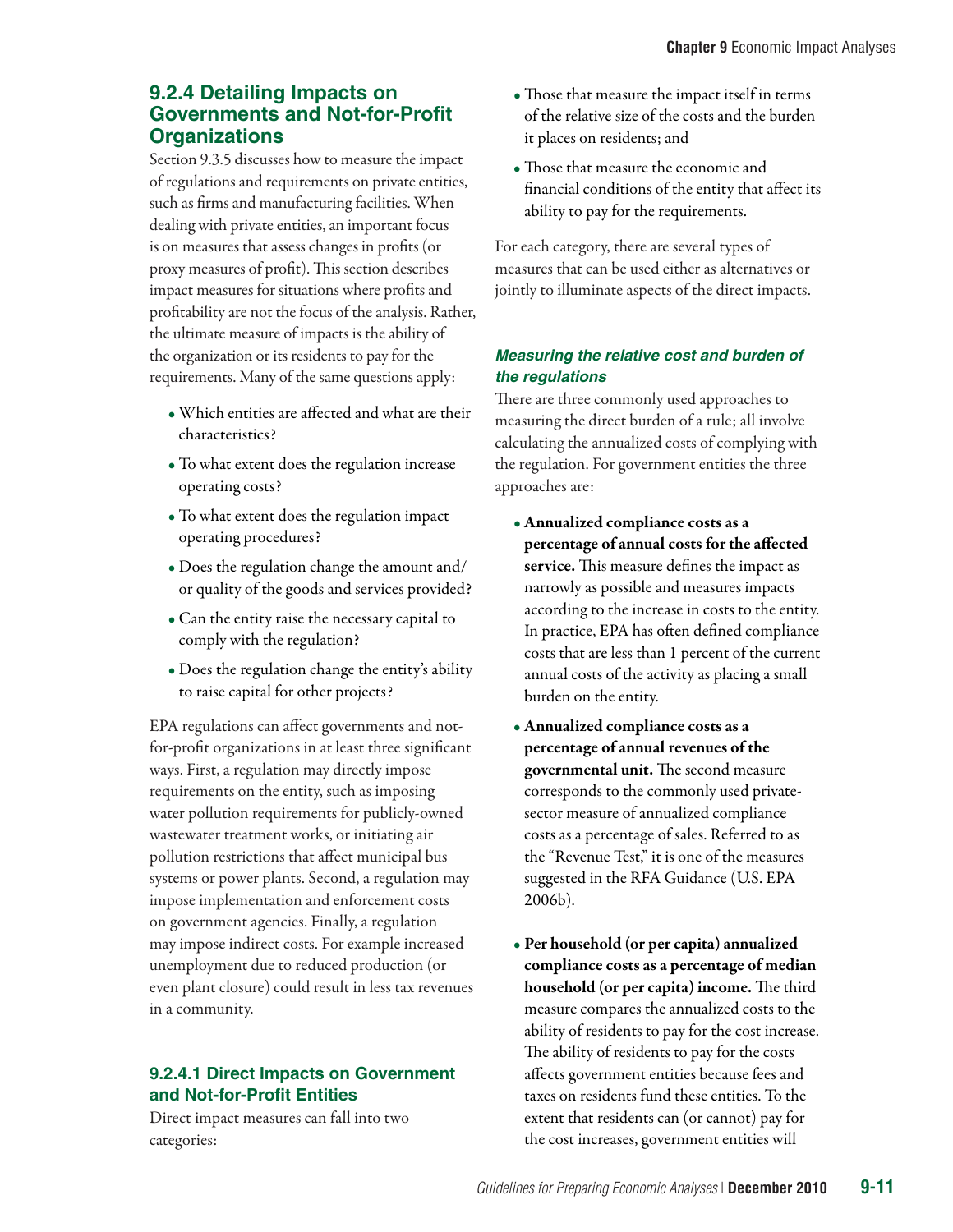be impacted. Commonly referred to as the "Income Test," this measure is described in the RFA Guidance (U.S. EPA 2006b) and the EPA Office of Water *Interim Economic Guidance for Water Quality Standards: Workbook* (U.S. EPA 1995a).<sup>21</sup> Costs can be compared to either median household or median per capita income. In calculating the per household or per capita costs, the actual allocation of costs needs to be considered. If the costs are paid entirely through property taxes, and the community is predominately residential, then an average per household cost is probably appropriate. If some or all of the costs are allocated to users (e.g., fares paid by bus riders or fees paid by users for sewer, water, or electricity supplied by municipal utilities), then a more narrow measure may be appropriate. If some of the costs are borne by local firms, then that portion of the costs should be analyzed separately.

There are two commonly used impact measures for *not-for-profit entities:* (1) annualized compliance costs as a percentage of annual operating costs; and (2) annualized compliance costs as a percentage of total assets. The first is equivalent to the first of the impact measures described for government entities, measuring the percentage increase in costs that would result from the regulation being analyzed. The second is a more severe test, measuring the impacts if the annualized costs are paid out of the institution's assets.

#### *Measuring the economic and financial health of the community or government entity*

The second category of direct impact measures examines the economic and financial health of the community involved, since this affects its ability to finance or pay for expenditures required by a program or rule. A given cost may place a much heavier burden on a poor community than on a

wealthy one of the same size. As with the impact measures described above, there are three categories of economic and financial condition measures:

• Indicators of the community's debt situation. Debt indicators are important because they measure both the ability of the community to absorb additional debt (to pay for any capital requirements of the rule) and the general financial condition of the community. While several debt indicators have been developed and used, this section describes two common indicators. One measure is the government entity's bond rating. Awarded by companies such as Moody's and Standard & Poor's, bond ratings evaluate a community's credit capacity and thus reflect the current financial conditions of the government body.<sup>22</sup> A second frequently used measure is the ratio of overall net debt to the full market value of taxable property in the community, i.e., debt to be repaid by property taxes. Overall net debt should include the debt of overlapping districts. For example, a household may be part of a town, regional school district, and county sewer and water district, all of which have debt that the household is helping to pay.23 See Table 9.3 for interpretations of the values for these measures. Debt measures are not always appropriate. Some communities, especially small ones, may not have a bond rating. This does not necessarily mean that they are not creditworthy; it may only mean that they have not had an occasion recently to borrow money in the bond market. If the government entity does not rely on property taxes, as may be the case for a state government or an enterprise district, then the ratio of

<sup>21</sup> For example, in the water guidance and other EPA Office of Water analyses compliance costs are considered to have little impact if they are less than 1 percent of household income. Compliance costs greater than 2 percent are categorized as a large impact, and a range from 1 to 2 percent fall into a gray area and are considered to have an indeterminate impact.

<sup>22</sup> The indicators and benchmark values in Table 9.3 are drawn from *Combined Sewer Overflows — Guidance for Financial Capability Assessment and Schedule Development*, which discusses how to assess the feasibility of systems being able to comply with rules (U.S. EPA 1997b). These are general benchmarks that may prove useful in assessing financial stability in an EIA.

<sup>23</sup> An alternative to the net debt as percent of full market value of taxable property is the net debt per capita. Commonly used benchmarks for this measure are: net debt per capita less than \$1,000 indicates a strong financial condition, between \$1,000 and \$3,000 indicates a mid-range or gray area, and greater than \$3,000 indicates a weak financial condition.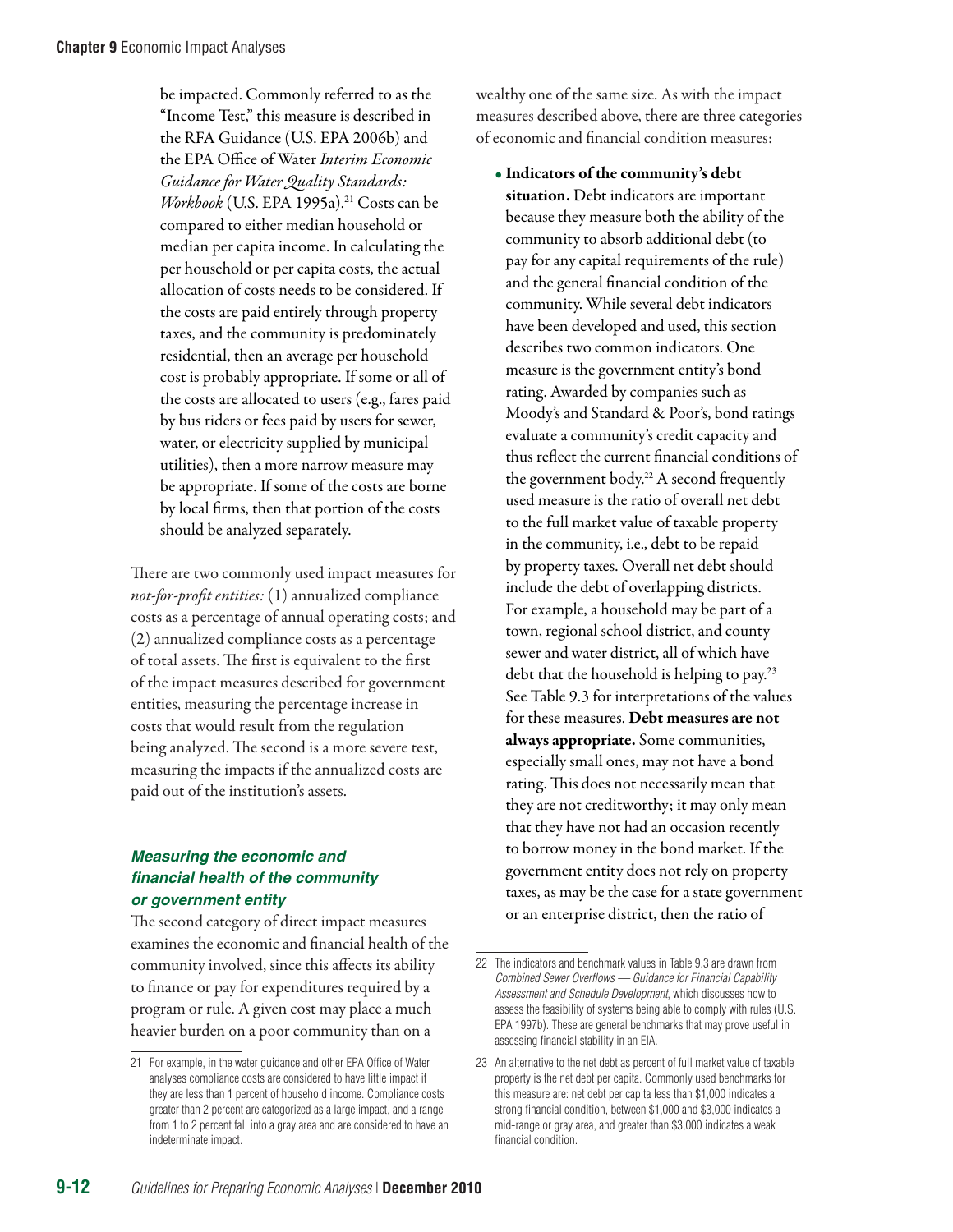| <b>Indicator</b>                                                               | Weak                                                      | <b>Mid-Range</b>                                 | <b>Strong</b>                                             |
|--------------------------------------------------------------------------------|-----------------------------------------------------------|--------------------------------------------------|-----------------------------------------------------------|
| Bond rating                                                                    | Below BBB (S&P)                                           | BBB (S&P)                                        | Above BBB (S&P)                                           |
|                                                                                | Below Baa (Moody's)                                       | Baa (Moody's)                                    | Above Baa (Moody's)                                       |
| Overall net debt as percent of full<br>market value of taxable property        | Above 5%                                                  | $2\% - 5\%$                                      | Below 2%                                                  |
| Unemployment rate                                                              | More than 1 percentage<br>point above national<br>average | Within 1 percentage point<br>of national average | More than 1 percentage<br>point below national<br>average |
| Median household income                                                        | More than 10% below the<br>state median                   | Within 10% of the state<br>median                | More than 10% above<br>the state median                   |
| Property tax revenue as percent<br>of full market value of taxable<br>property | Above 4%                                                  | $2\% - 4\%$                                      | Below 2%                                                  |
| Property tax collection rate                                                   | Less than 94%                                             | $94\% - 98\%$                                    | More than 98%                                             |

#### **Table 9.3 - Indicators of Economic and Financial Well-Being of Government Entities**

Source: U.S. EPA 1997b

debt to full market value of taxable property is not relevant. Information on debt and assessed property values are available from the financial statement of each community. The state auditor's office is likely to maintain this information for all communities within a state.

- Indicators of the economic/financial condition of the households in the community. There are a wide variety of household economic and financial indicators. Commonly used measures are the unemployment rate, median household income, and foreclosure rates. Unemployment rates are available from the Bureau of Labor Statistics. Median household income is available from the U.S. Census Bureau. Benchmark values for these and other measures are presented in Table 9.3.
- Financial management indicators. This category consists of indicators that gauge the general financial health of the community, as opposed to the general financial health of the residents. Because most local communities rely on property taxes as their major source of revenues, there are two ratios that provide an indicator of financial strength. First, property tax revenue as a percentage of the full market value of taxable property indicates the burden that property taxes

place on the community.24 Second, the property tax collection rate gauges the efficiency with which the community's finances are managed, and indirectly whether the tax burden may already be excessive. As the property tax burden on taxpayers increases, they are more likely to avoid paying their taxes or to pay them late.

Measuring the financial strength of *not-for-profit* entities includes assessing:

- The size of the entity's reserves;
- How much debt the entity already has and how its annual debt service compares to its annual revenues; and
- How the entity's fees or user charges compare with the fees and user charges of similar institutions.

As with government entities, this analysis is meant to judge whether the entity is in a strong or weak financial position to absorb additional costs.

#### **9.2.4.2 Administrative, Enforcement, and Monitoring Burdens on Governments**

Many EPA programs require effort on the part of different levels of government for administration,

<sup>24</sup> If the state caps local property taxes (e.g., Proposition 13 in California or Proposition 2½ in Massachusetts) then it may be relevant to examine the ratio of property tax to the allowed level of the taxes.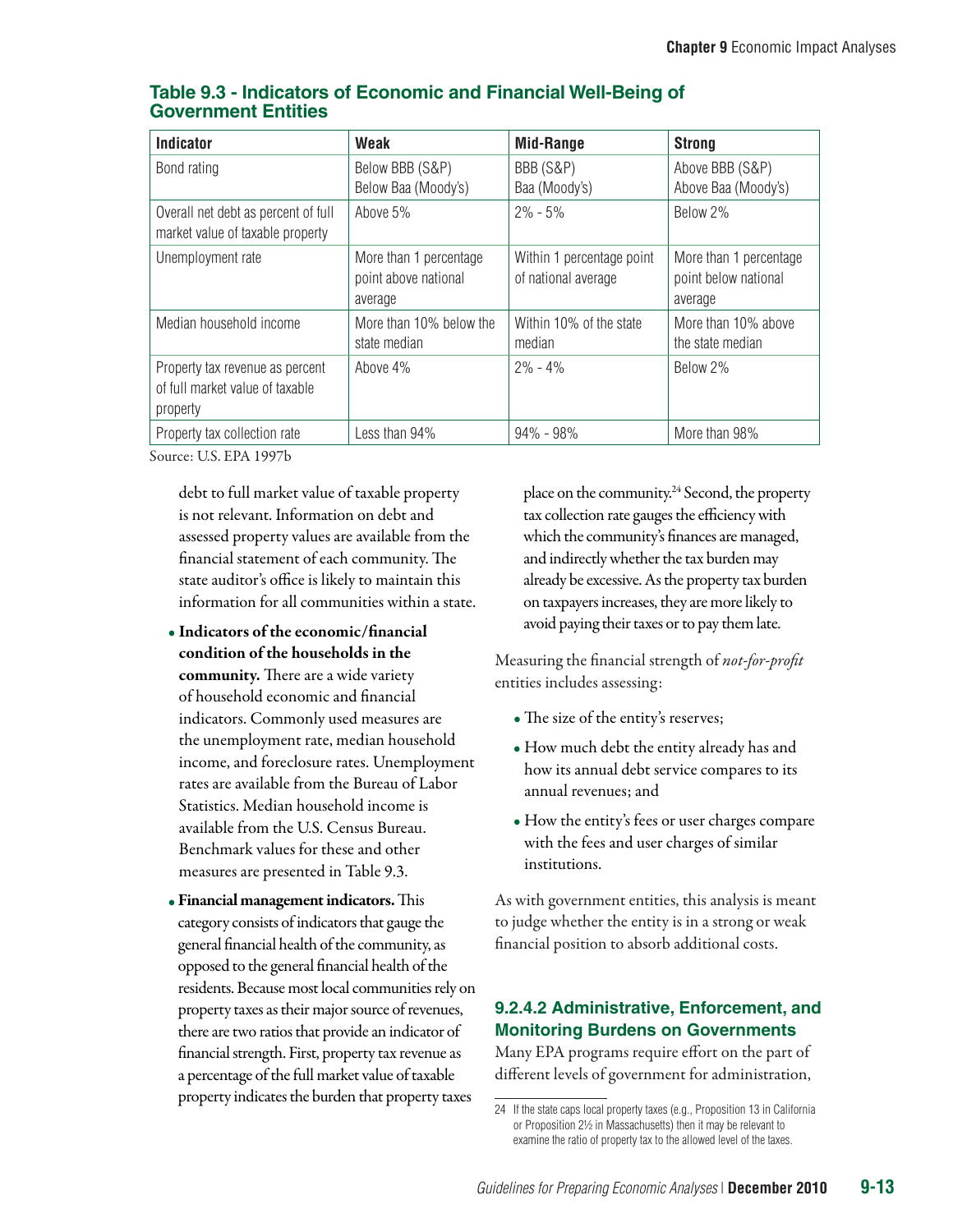enforcement, and monitoring. These costs must be included when estimating impacts of a regulation to comply with UMRA and to calculate the full social costs of a program or rule. See Chapter 8 for more information on government regulatory costs.

#### **9.2.4.3 Induced Impacts on Government Entities**

The induced impacts on government entities should also be considered. For example, a manufacturing facility may reduce or suspend production in response to a regulation, thus reducing the income levels of its employees. In turn, these reductions will spread through the economy by means of changes in household expenditures. These induced impacts include the multiplier effect, in which loss of income in one household results in less spending by that household and therefore less income in households and firms associated with goods previously purchased by the first household.

Decreased household and business income can affect the government sector by reducing tax revenues and increasing expenditures on income security programs (the automatic stabilizer effect), employment training, food and housing subsidies, and other fiscal line items. Due to wide variation in these programs and in tax structures, estimating public sector impacts for a large number of government jurisdictions can be prohibitively difficult.

On the other hand, compliance expenditures increase income for businesses and employees that provide compliance-related goods and services. These income gains also have a multiplier effect, offsetting some of the induced losses in tax revenue and increases in government expenditures identified above. As some linkages may be more localized than others, it is important to clearly identify where the gains and losses occur.

## **9.2.5 Detailing Impacts on Small Entities**

The Regulatory Flexibility Act, as amended by the Small Business Regulatory Fairness Act of 1996 (RFA), and Section 203 of the Unfunded Mandates Reform Act of 1995 (UMRA) require agencies to consider a proposed regulation's economic effects on small entities, specifically, small businesses, small governmental jurisdictions, or small not-for-profit organizations. The definition of "small" for each of these entities is described below. For guidance on when it is necessary to examine the economic effects of a regulation under the RFA or UMRA, analysts should consult EPA guidelines on these administrative laws (U.S. EPA 2006b and U.S. EPA 1995b, respectively). In general, the Agency must fulfill certain procedural and/or analytical obligations when a rule has a "significant impact on a substantial number of small entities" (abbreviated as SISNOSE) under the RFA or when a rule might "significantly" or "uniquely" affect small governments under Section 203 of UMRA.

#### **9.2.5.1 Small Businesses**

The RFA requires agencies to begin with the definition of small business that is contained in the Small Business Administration's (SBA) small business size standard regulations.<sup>25</sup> The RFA also authorizes any agency to adopt and apply an alternative definition of small business "where appropriate to the activities of the Agency" after consulting with the Chief Counsel for Advocacy of the SBA and after opportunity for public comment. The agency must also publish any alternative definition in the *Federal Register* (U.S. EPA 2006b).

The analytical tasks associated with complying with the RFA include a screening analysis for SISNOSE. If the screening analysis reveals that a rule *cannot* be certified as having no SISNOSE, then the RFA requires a regulatory flexibility analysis be conducted for the rule, which includes a description of the economic impacts on small entities. Impacts on small businesses are generally assessed by estimating the direct compliance costs and comparing them to sales or revenues. Because an estimate of direct compliance costs tends to be a conservatively low estimate of a regulation's impact, further analysis examining the impacts discussed in Section 9.3.3 (specifically in relation

<sup>25</sup> The current version of SBA's size standards can be found at http://www.sba.gov/size (accessed March 13, 2011).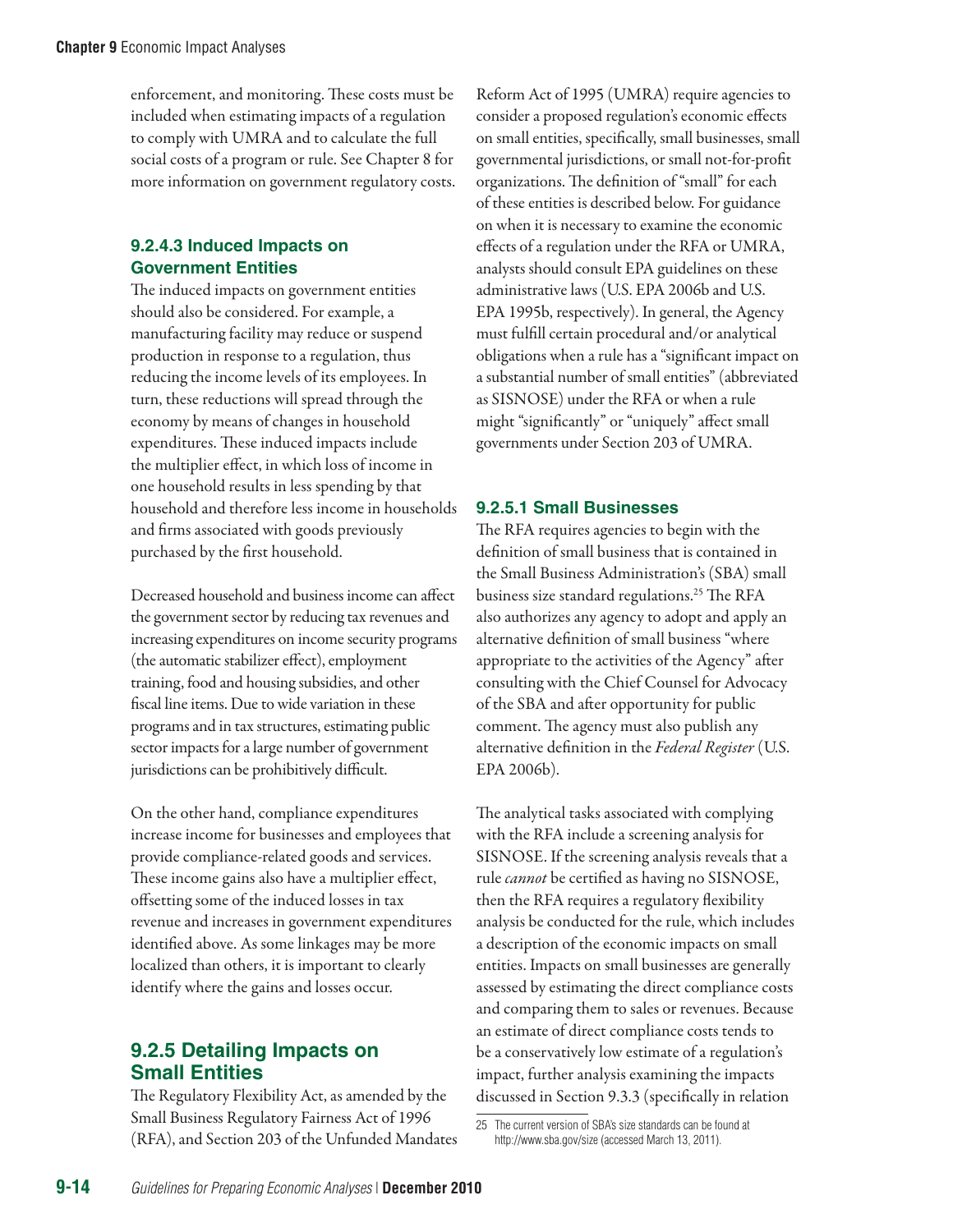to small businesses) may provide additional information for decision makers.<sup>26</sup>

#### **9.2.5.2 Small Governmental Jurisdictions**

The RFA defines a small governmental jurisdiction as the government of a city, county, town, school district, or special district with a population of less than 50,000. Similar to the definition of small business, the RFA authorizes agencies to establish alternative definitions of small government after opportunity for public comment and publication in the *Federal Register*. Any alternative definition must be "appropriate to the activity of the Agency" and "based on such factors as location in rural or sparsely populated areas or limited revenues due to the population of such jurisdiction" (U.S. EPA 2006b). Under the RFA, economic impacts on small governments are included in the SISNOSE screening analysis, and any required regulatory flexibility analysis for a rule.

UMRA uses the same definition of small government as the RFA with the addition of tribal governments. Section 203 of UMRA requires the Agency to develop a "Small Government Agency Plan" for any regulatory requirement that might "significantly" or "uniquely" affect small governments. In general, "impacts that may significantly affect small governments include but are not limited to — those that may result in the expenditure by them of \$100 million [adjusted annually for inflation] or more in any one year." Other indicators that small governments are uniquely affected may include whether they would incur the higher per-capita costs due to economies of scale, a need to hire professional staff or consultants for implementation, or requirements to purchase and operate expensive or sophisticated equipment.27 See Section 9.3.4 for information on measures of impacts to governments in general.

#### **9.2.5.3 Small Not-for-Profit Organizations**

The RFA defines a small not-for-profit organization as an "enterprise which is independently owned and operated and is not dominant in its field." Examples may include private hospitals or educational institutions. Here again, agencies are authorized to establish alternative definitions "appropriate to the activities of the Agency" after providing an opportunity for public comment and publication in the *Federal Register.* Under the RFA, economic impacts on small not-for-profit organizations are included in the SISNOSE screening analysis, and if required, the regulatory flexibility analysis for a rule. See Section 9.3.4 for more information on measuring impacts on not-for-profit organizations in general.

## **9.3 Approaches to Modeling in an Economic Impact Analysis**

This section returns to the methods for estimating social costs covered in Chapter 8, adding more insight on their application to EIA. The reader should refer to Chapter 8 for a more indepth discussion. As noted above, the analytic assumptions used for the EIA of a particular regulation should be consistent with those used for the corresponding BCA.

# **9.3.1 Direct Compliance Costs**

The simplest approach to measuring the economic impacts is to estimate and verify the private costs of compliance. This is necessary regardless of whether the entities affected are for-profit, governmental, communities, or not-for-profit. Direct compliance costs are considered the most conservative estimate of private costs and include annual costs (e.g., operation and maintenance of pollution control equipment), as well as any capital costs. Direct compliance costs do not include implicit costs.

Verifying the compliance cost estimates entails two steps. First, the full range of responses to the rule needs to be identified, including pollution prevention alternatives and any differences in response across sub-sectors and/or geographic

<sup>26</sup> See Agency guidance (U.S. EPA 2006c) for details on complying with the RFA.

<sup>27</sup> Guidance on complying with Section 203 of UMRA, "Interim Small Government Agency Plan," is available on EPA's intranet site, ADP Library at http://intranet.epa.gov/adplibrary/statutes/umra.htm (accessed March 21, 2011, internal EPA document)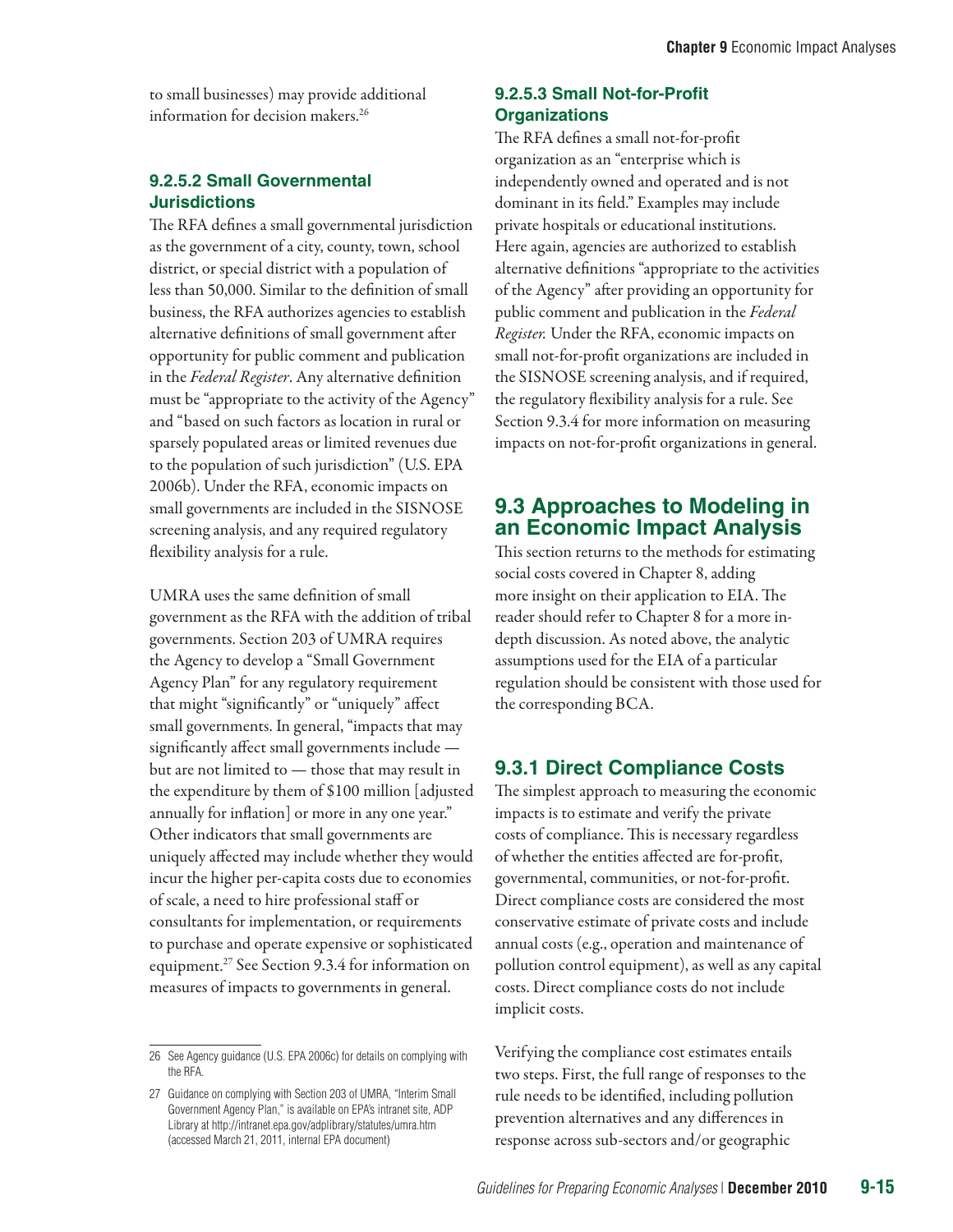regions. Second, the costs for each response need to be examined to determine if all elements are included and if the costs are consistent within a given base year. To ensure consistency across years, either a general inflation factor, such as the GDP implicit price deflator, or various cost indices specific to the type of project should be used.<sup>28</sup> The base year and indexing procedure should be stated clearly.

Implicit costs that do not represent direct outlays may be important. The cost estimates should include such elements as production lost during installation, training of operators, and education of users and citizens on programs involving recycling of household wastes. The cost of acquiring a permit includes the permit fee as well as the lost opportunities during the approval process. Likewise, the cost of having a car's emissions inspected is not so much the fee as it is the value of a registrant's time.

In addition, it is important to recognize that these expenditures may have other benefits and costs. For example, they may confer tax breaks (complying with regulations may be a tax deductible expense) and the new capital may be more productive than the old capital. These "offsets" should be considered, particularly when they may be substantial.

There are several issues analysts should consider when estimating the direct compliance costs of environmental polices for an EIA. These include:

• Before- versus after-tax costs. For businesses, the cost of complying with regulations is generally deductible as an expense for income tax purposes. Therefore, the effective burden is reduced for taxable entities because they can reduce their taxable income by the amount of the compliance costs. The effect of a regulation on profits is therefore measured by after-tax compliance costs. Operating costs

are generally fully deductible as expenses in the year incurred. Capital investments associated with compliance must generally be depreciated.29 In most cases, communities, not-for-profits, and governments do not benefit from reduced income taxes that can offset compliance costs. Therefore, adjustments to cost estimates, annualization formulas, and cost of capital calculations required to calculate after-tax costs should not be used in analyses of impacts on governments, not-for-profits, and households.

- Transfers. Some types of compliance costs incurred by the regulated parties may represent transfers among parties. Transfers, such as payments for insurance or payments for marketable permits, do not reflect use of economic resources. However, individual private cost estimates used in the EIA include such transfers.<sup>30</sup>
- Discounting. Compliance costs often vary over time, perhaps requiring initial capital investments and then continued operating costs. To estimate impacts, the stream of costs is generally discounted to provide a present value of costs that reflects the time value of money.31 In contrast to social costs and benefits, which are discounted using a social discount rate, private costs are discounted using a rate that reflects the regulated entity's cost of capital.32 The private discount rate used will generally exceed the social discount rate by an amount that reflects the risk associated with the regulated entity in question. For firms, the cost of capital may also be determined by their ability to deduct debt from their tax liability.

30 These transfers cancel out in a BCA. In an EIA the distribution of results is important, therefore the transfers are included.

32 While the discount rate differs, the formula used to discount private costs is the same as used for social costs. See Chapter 6 for details.

<sup>28</sup> The GDP implicit price deflator is reported by the U.S. DOC, BEA in its *Survey of Current Business* (http://www.bea.gov/scb/index.htm). The annual *Economic Report of the President*, Executive Office of the President, is another convenient source for the GDP deflator, available at www.gpoaccess.gov/eop/ (accessed March 13, 2011).

<sup>29</sup> Current federal and state income tax rates can be obtained from the Federation of Tax Administrators, *State Tax Rates & Structure*, available at http://www.taxadmin.org/fta/rate/default.html (accessed January 31, 2011).

<sup>31</sup> The present value of costs can then be annualized to provide an annual equivalent of the uneven compliance cost stream. Annualized costs are also discussed in Chapter 6.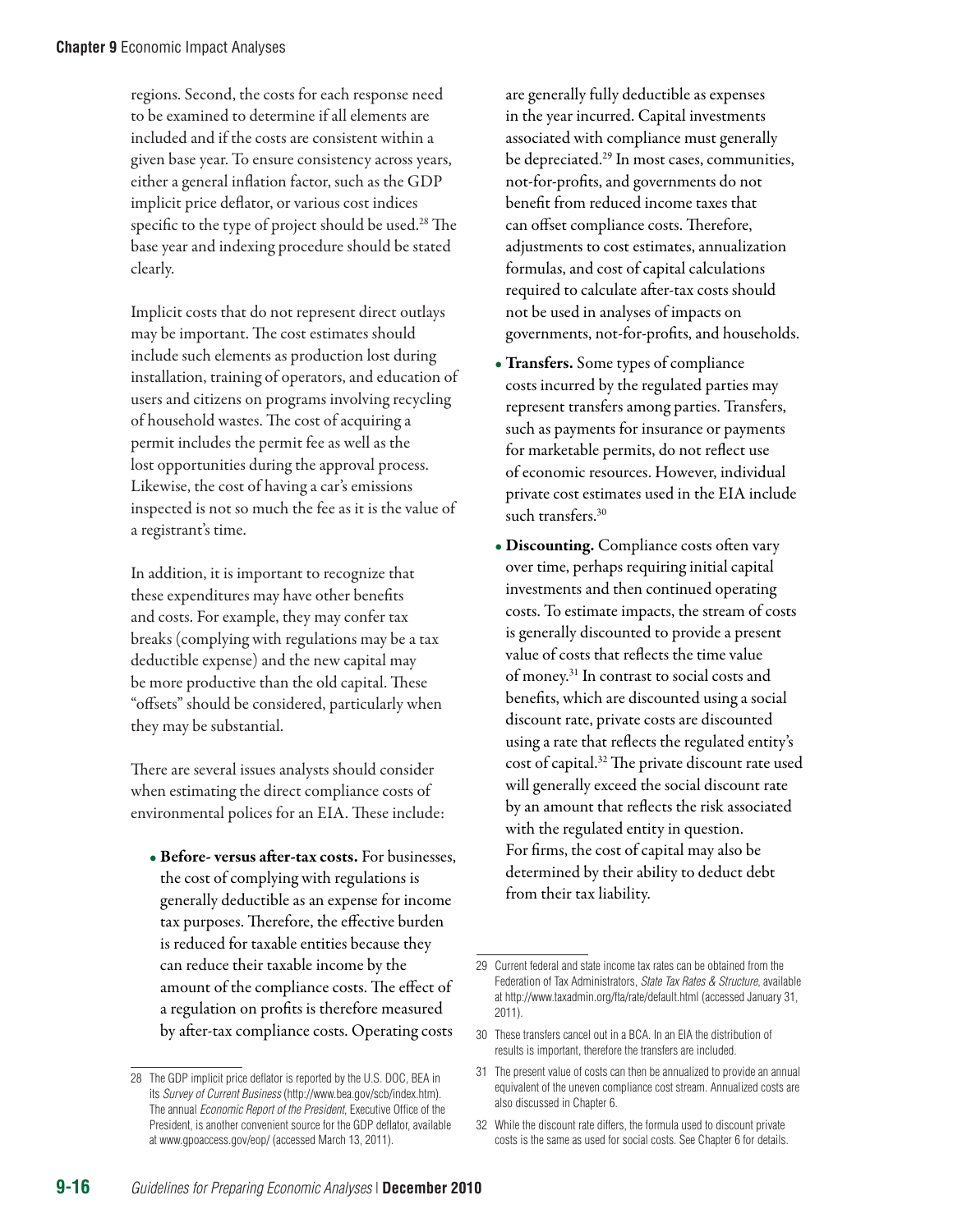- Annualized costs. Annualizing costs involves calculating the annualized equivalent of the stream of cash flows associated with compliance over the period of analysis. This provides a single annual cost number that reflects the various components of compliance costs incurred over this period. The annual value is the amount that, if incurred each year over the selected time period, would have the same present value as the actual stream of compliance expenditures. Annualized costs are therefore a convenient compliance cost metric that can be compared with annual revenues and profits. It is important to remember that using annualized costs masks the timing of actual compliance outlays. For some purposes, using the underlying compliance costs may be more appropriate. For example, when assessing the availability of financing for capital investments, it is important to consider the actual timing of capital outlays.
- Fixed versus variable costs. Some types of compliance costs vary with the size of the regulated enterprise, such as quantity of production. Other components of cost may be fixed with respect to production or other size measures, such as the costs involved in reading and understanding regulatory requirements. Requirements that impose high fixed costs will impose a higher cost per unit of production on smaller firms than on larger firms. It is important that the effects of any economies of scale are reflected in the compliance costs used to analyze economic impacts.33 Using the same average annualized cost per unit of production for all firms may mask the importance of such fixed costs and understate impacts on small entities.

#### **9.3.2 Partial Equilibrium Models**

A partial equilibrium framework is an alternative way to examine distributional effects when impacts are limited to a few directly and indirectly affected output markets only. For example, a regulation may increase the costs of producing a particular

chemical. Partial equilibrium models can be used to examine the distribution of these changes across directly affected industries, and a small number of indirectly affected entities (e.g., upstream and downstream). Partial equilibrium models can range in size from an analysis that estimates compliance costs for the affected industry only (i.e., direct compliance costs) to multi-market models encompassing several directly and indirectly affected sectors.

If a single-market partial equilibrium model is the only information source available for an analysis of impacts, then it may be possible to adopt further assumptions and acquire additional data to approximate impacts on other areas of concern. This may include deriving ratios to aggregate changes in order to assign these changes to specific regions or sectors. These new assumptions should be consistent with those used for the corresponding BCA.

Multi-market models consider the interactions between a regulated market and other important related markets (outputs and inputs), requiring estimates of elasticities of demand and supply for these markets as well as cross-price-elasticities (also found in CGE models). These models are best used when potential impacts on related markets might be considerable, but more complete modeling using a CGE framework may not be available or practical. Partial equilibrium models may also be more appropriate for regionally based or resource specific regulations that are too specific for more aggregated CGE models.<sup>34</sup> Care should be taken, however, to avoid double counting, particularly when both upstream and downstream entities are affected and included in the partial equilibrium analysis. If cost increases due to a regulation are passed on from the upstream to the downstream businesses then analysts should take care not to include impacts on both sets of entities to avoid double counting results.

<sup>33</sup> Economies of scale characterize costs that decline on a per unit basis as the scale of the operation increases.

<sup>34</sup> See the discussion of multi-market modeling in Chapter 8 and Just et al. (1982).